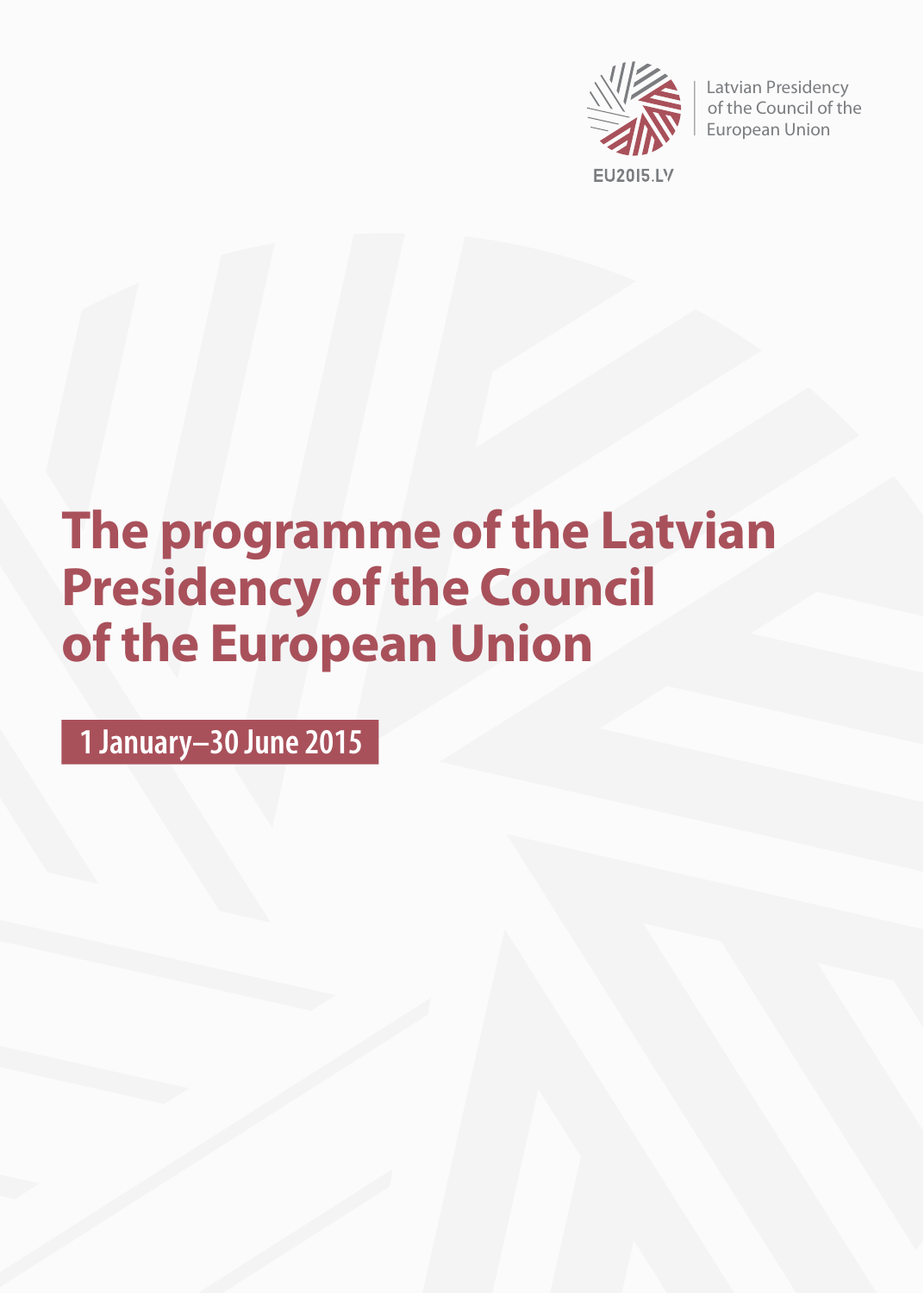# **CONTENTS**

#### **1. Inspiring Europe: Strategic section and presidency priorities**

#### **2. Integrating Europe: The programme for Council configurations**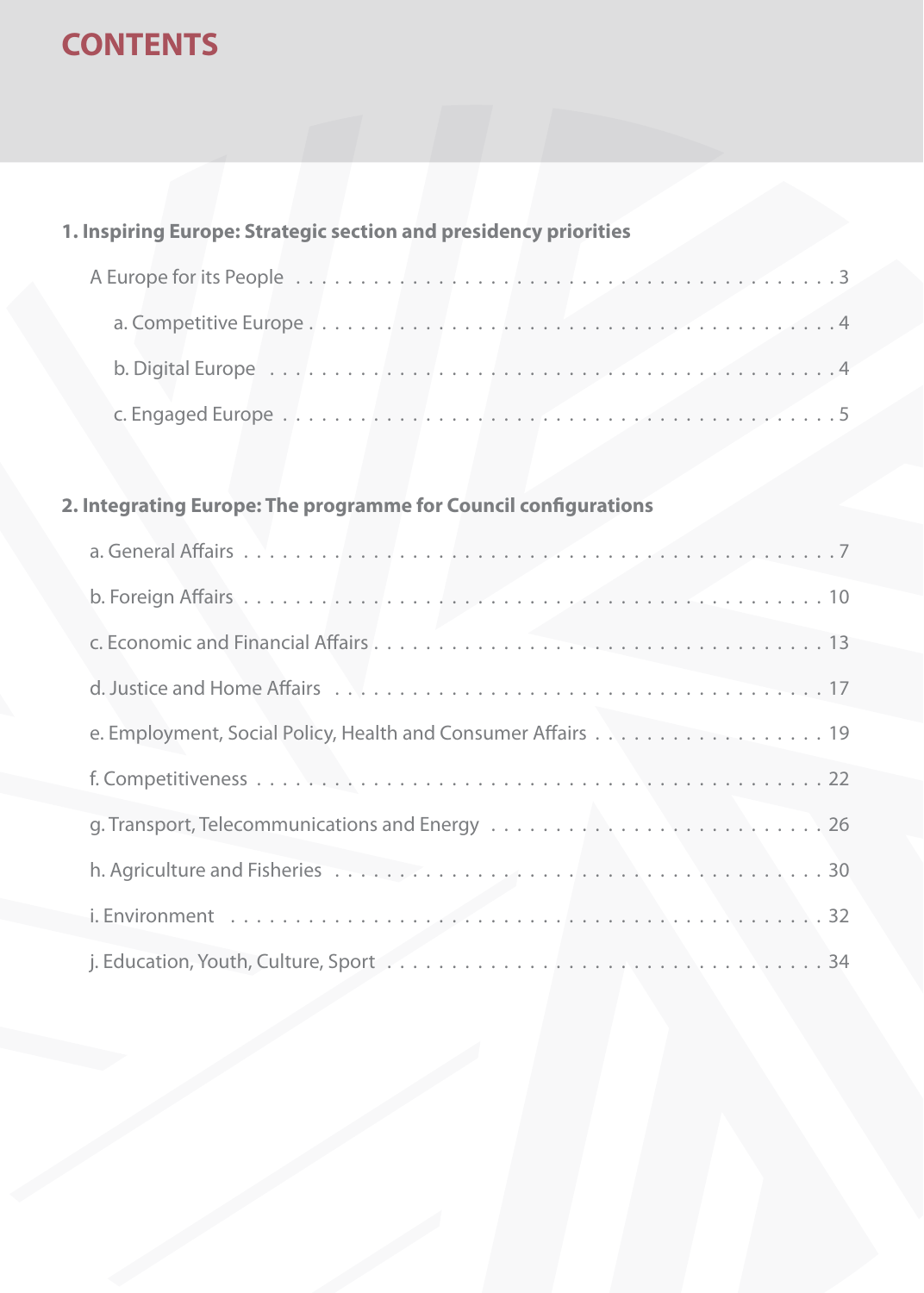#### **A EUROPE FOR ITS PEOPLE**

In the first half of 2015 Latvia will assume the Presidency of the Council of the European Union. It is a time when the European Union continues to face both long-term and immediate challenges to meet the needs of its citizens. The European Union must work for the best interests of its people, to promote their **well-being and safety**.

It is our collective task to develop a Union built on the shared **values** of peace, freedom, democracy, human rights, the rule of law, and solidarity. Europe must be a source of inspiration not only for Europeans, but also for societies outside the EU. Latvia's commitment to strengthening the EU, its institutions and its policies is rooted in these common values, the preservation of European identity, and an acknowledgement of the EU's shared future. Latvia is determined to preside over the work of the Council professionally and [honestly.](https://www.youtube.com/watch?v=CtnIUr8Q4E4) Because only through a collective effort and by combining resources can Europe live up to the opportunities and challenges of the modern world.

The EU has undergone changes throughout its history, becoming ever stronger and more prosperous, providing its citizens and businesses with **a secure, predictable and just** political and economic environment. Today Europe has to act wisely to return to economic **growth**, facilitate **investment and** deliver on **jobs**. The EU must seize digital opportunities, promote sustainable energy and environmental policies, and strengthen the Single Market and industrial sector. Finally, Europe should work to ensure the safety of its citizens and to contribute to peace and prosperity within and beyond the EU's borders.

Therefore, as the holder of the Presidency Latvia will ensure that the Council does its part to facilitate achieving the ambitions set out in the June 2014 European Council Strategic Agenda for the Union in Times of Change. With respect to the Trio presidency programme, the Latvian Presidency will focus on three overarching priorities: Competitive Europe, Digital Europe and Engaged Europe.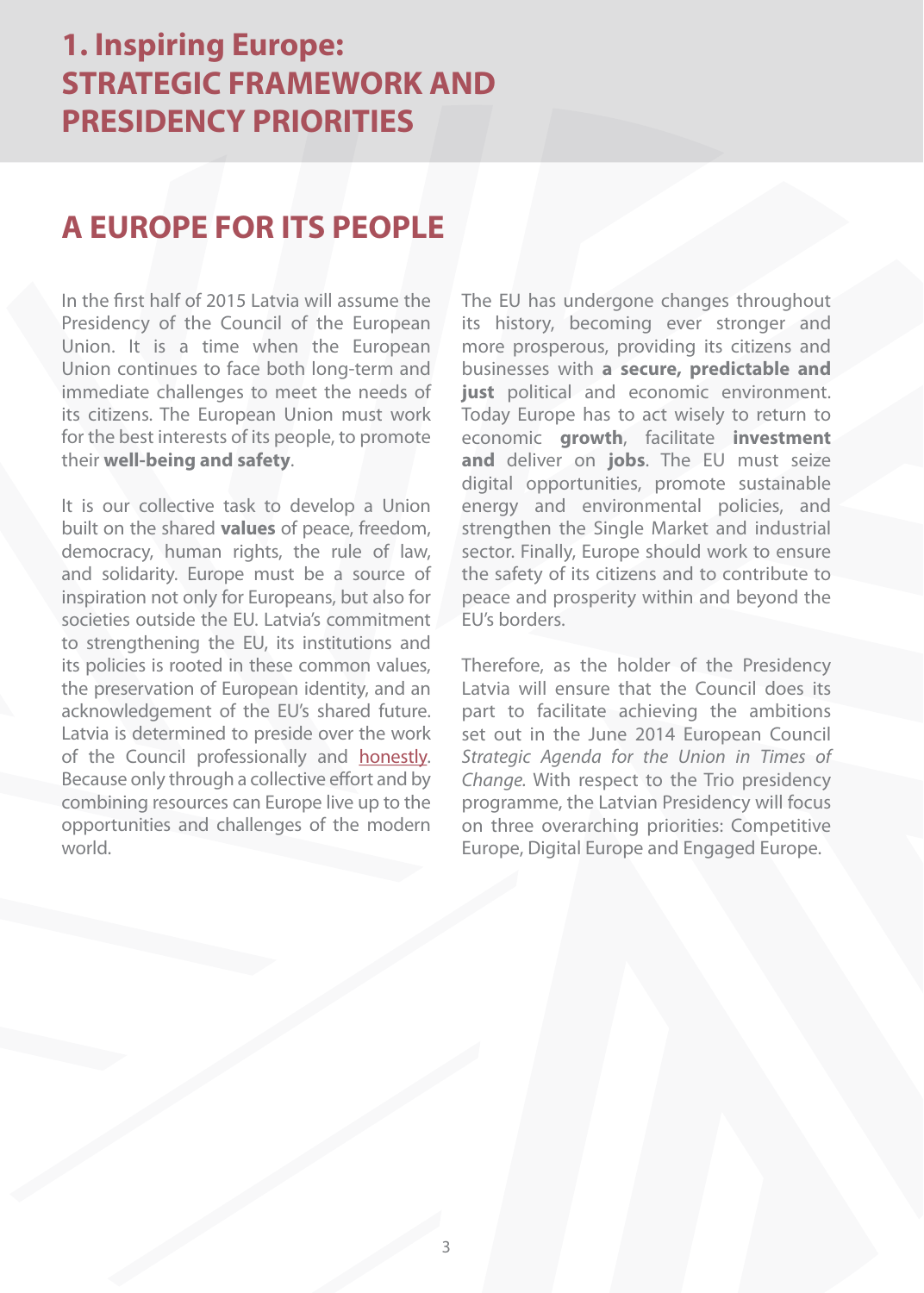#### **A. COMPETITIVE EUROPE**

Europe needs to enhance its entrepreneurial capacity by promoting investment in new and competitive products and services. Only by developing competitive industry and service sectors can Europe facilitate job creation, and thus also promote social cohesion. Based on Latvia's own experience we know that this is possible through efficient structural reforms and growthstimulating investment measures. Hence, Latvia commits to fast-tracking procedures in the Council on the **Investment plan for Europe,** aimed at unlocking public and private investments in the real economy. The Presidency will also continue work on the reduction of administrative obstacles and the continued development of the Single Market in order to enhance entrepreneurial activity. This will allow Europe to truly benefit from the multiplication effect of investment.

The Presidency is fully committed to facilitating the well-coordinated and efficient conduct of the **European Semester** based on the goals of the renewed **Europe 2020 Strategy,**  and will work to ensure that the Council plays its role in the multilateral process. The Presidency welcomes the Commission's ideas for a more streamlined European Semester process to secure the proper involvement of all Member States, national parliaments and stakeholders, in the discussions on Country Specific Recommendations.

The Presidency will prioritise work on strengthening the **Single Market** through progress on the remaining Single Market Act II proposals while maintaining and promoting the four freedoms. The Presidency intends to launch discussions on the expected Internal Market Strategy for goods and services,

therefore contributing to enhancing the competitiveness of industry and related service sectors. The Presidency's guiding principle will be **Better Regulation** and the wider use of competitiveness proofing. More efficient and targeted regulation means focusing human and financial resources towards the main objectives – growth, jobs and competitiveness.

The need to establish an **Energy Union** has been evident for many years, and the EU must make this vision a reality. There needs to be an energy policy built on solidarity, trust and security. The EU would benefit from a better integrated energy infrastructure grid and improved governance, in particular, better exploiting regional governance across the European Union. The EU also needs solid Energy diplomacy with external suppliers, increased use of renewables, and the implementation of energy efficiency measures.

#### **B. DIGITAL EUROPE**

Rapidly growing information technologies are providing unprecedented opportunities that have the potential to boost smart, sustainable and inclusive growth for the EU. They also present challenges that need to be addressed in order to properly seize these opportunities. By trading goods and services online Europe can also benefit economically, including through job creation. The Presidency's priority is the development of a true digital Europe via devoting attention to building trust in the Digital Single Market, digitalisation of the public sector, and increasing safety and security in the digital environment. Streamlined and enhanced use of the EU's digital capacities must continue. The Presidency will seek to conclude negotiations and reach an agreement on legislative proposals currently under discussion.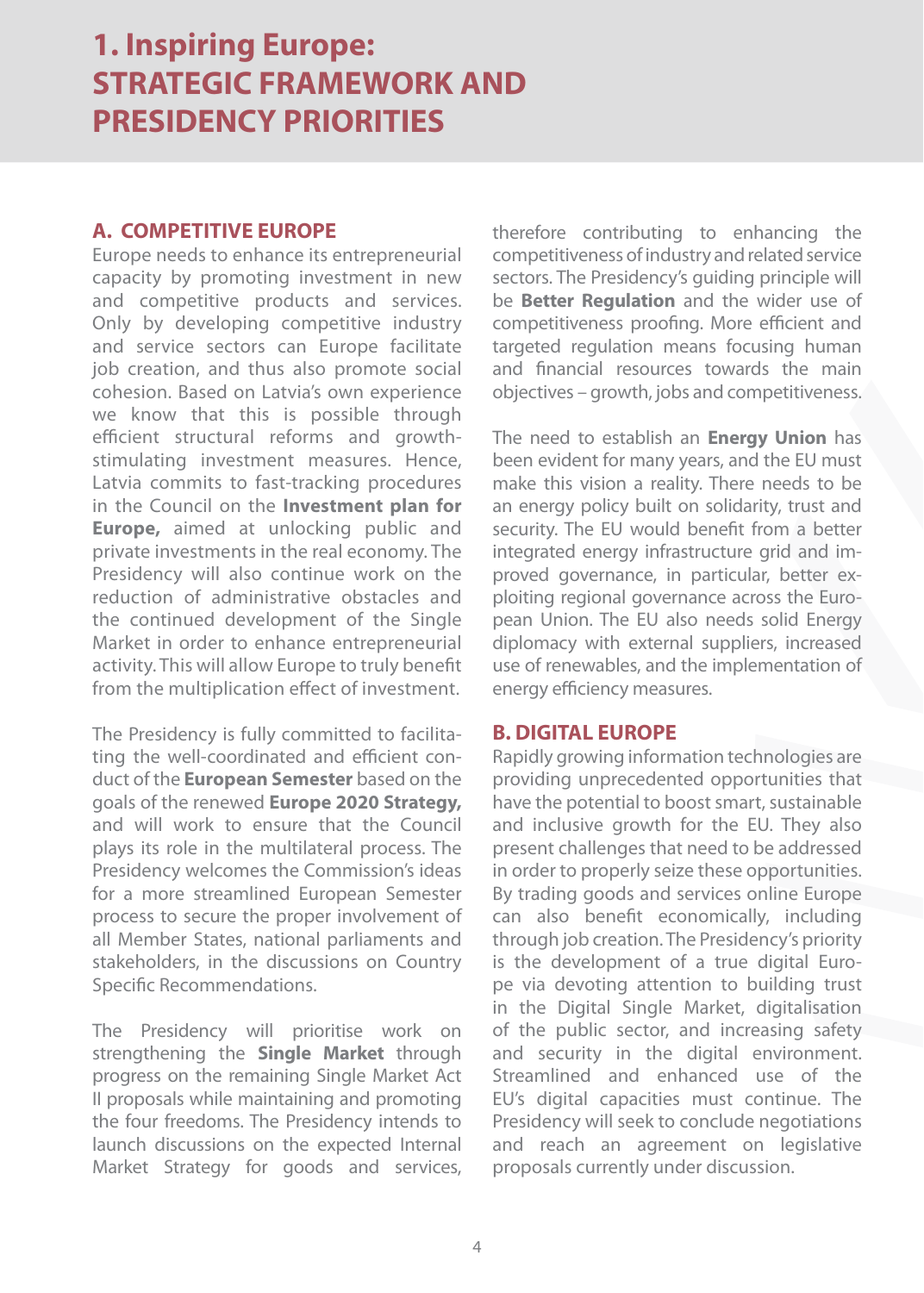The Presidency will focus on building a stronger and more coherent **data protection** framework. Seeking agreement on the General Data Protection Regulation and Directive will be a priority. Safety in its widest sense will also be enhanced with the implementation of the EU Cyber Security Strategy and by finalising negotiations on the Network and Information Security Directive (NIS).

The Presidency is looking forward to the timely publication of the **Digital Single Market Strategy** and will devote particular attention to it by holding proper discussions in the Council, as well as informal events. The elimination of online borders and swift introduction of more favourable conditions for online services, such as payments and data management, will in turn spur cross-border digital trade.

The Presidency will also seek an overall compromise on the **Telecommunications market package.** The guiding principle will be to find a balance between high-quality services and a reasonable cost for consumers.

In order to advance the digitalisation of Europe, the EU must become **digital by default**. The Presidency will highlight discussions on digital skills and the next steps regarding the promotion of eGovernment. Attention will be also devoted to aspects of interoperability, web accessibility and the digital transformation of the public sector in order to make it efficient and innovative.

#### **C. ENGAGED EUROPE**

The European Union has the responsibility to assume a full and active role on the global stage. With conflict on EU's doorstep, the situation in our neighbourhood is as challenging as ever. Therefore, as Presidency, Latvia will fully support the efforts of the High Representative of the Union for Foreign Affairs and Security Policy and the European External Action Service (EEAS).

The **European Neighbourhood Policy** (ENP), with its Eastern and Southern dimensions, is a policy of continuous engagement and is a priority of the EU's external relations. The ENP should be strengthened through a comprehensive forthcoming review process. During the Riga Eastern Partnership Summit, a strong signal reaffirming long-term EU strategic support for the ENP should be sent. The review process should allow the EU to develop more flexible and inclusive approaches to all its partner countries based on differentiation and an emphasis on joint ownership.

The EU's external engagement also includes a commitment towards strengthening the **transatlantic partnership**, notably by making all efforts to conclude negotiations on an ambitious, comprehensive and mutually beneficial Transatlantic Trade and Investment Partnership (TTIP) agreement by the end of 2015, and enhancing relations towards other strategic partners. The Presidency looks forward to the conclusion of the EU-Canada Comprehensive Economic and Trade Agreement, and the advancement of the EU-Japan Free Trade Agreement negotiations, as well as proceeding with the implementation of Deep and Comprehensive Free Trade Agreements (DCFTAs) with Georgia, Moldova, and Ukraine.

Latvia also looks forward to the review of the **EU-Central Asia Strategy**. EU engagement with the region can be enhanced by discussions on security, border management, energy supply, and educational exchange, while keeping civil society interests and human rights on the table.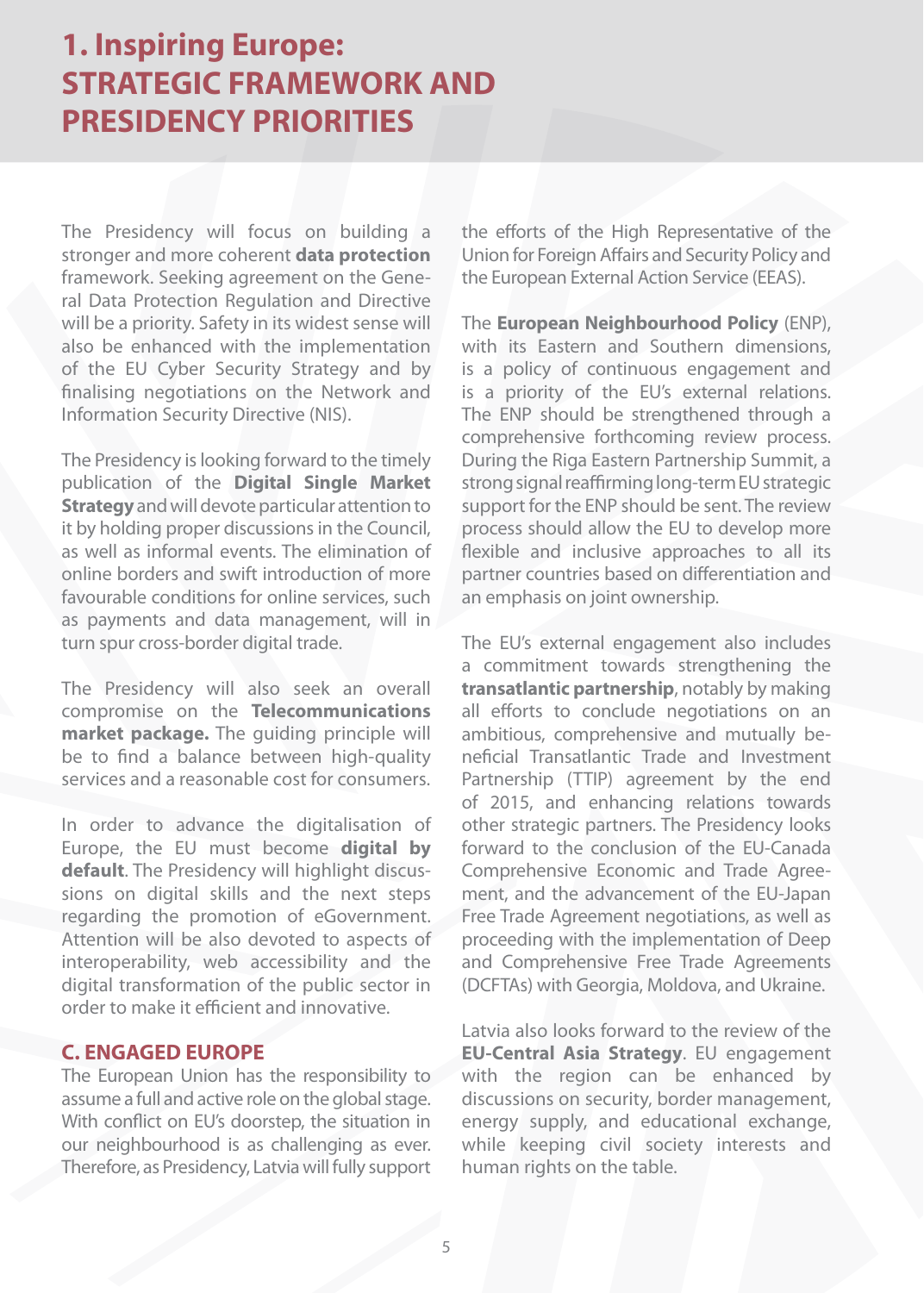The year 2015 offers a unique opportunity for the EU and its Member States to promote an ambitious, transformative and inclusive post-2015 development agenda. The EU is now entering a new intergovernmental negotiations phase on a follow-up of **Sustainable Development Goals and financing for development**. Gender equality and women's empowerment will be highlighted as a thematic issue for development cooperation.

The Presidency will remain committed to an EU enlargement policy that continues to contribute to the mutual benefits of peace, democracy, security and prosperity in Europe. Citizens expect improvements in what the EU is doing. To meet their expectations, the Presidency is fully committed to strengthening the decision-making process within the EU and to improving inter-institutional cooperation within the existing treaties.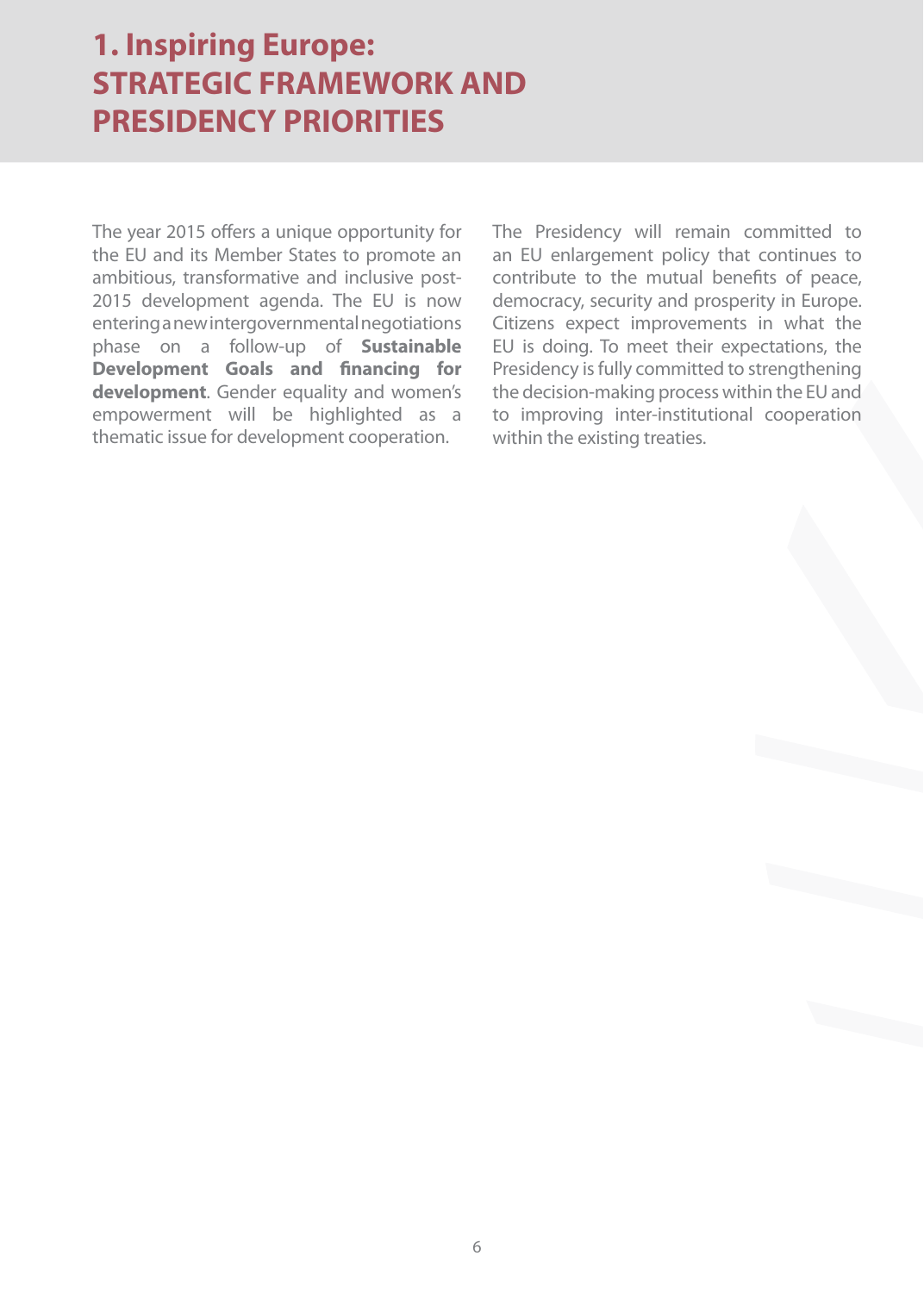#### **A. General Affairs**

**The EU has multiple challenges in reacting to current domestic political, economic and international developments. An economic recovery should go hand in hand with increased competitiveness and more jobs in the whole EU. To this end it will be of utmost importance to start implementing cohesion policy instruments in 2015 as the main drivers for investment and for strengthening economic, social and territorial cohesion in Europe. The European Semester, the Europe 2020 Strategy, and macro-regional strategies are important tools in the post-crisis economic revival. The Presidency will ensure that the EU enlargement policy continues to contribute to political stability and economic prosperity in Europe. The Presidency will work to ensure cybersecurity for maintaining safe and open information networks that allow for a thriving digital environment in Europe.**

The Presidency is committed to making every effort to take a path towards boosting jobs and growth and remain ambitious in achieving the **Europe 2020 Strategy** targets. There is a clear need to bridge the implementation gap and this will require efforts from everyone involved. The **European Semester** will have its fifth cycle during the Latvian Presidency. It has proven its importance in enhancing economic and fiscal policy coordination in the EU. The Presidency has presented a roadmap that covers both the European Semester and the Europe 2020 mid-term review. Hence, the Presidency will act to facilitate the well-organised conduct of the European Semester and make sure the Council plays its role in the multilateral process. Achieving the targets of the Europe 2020 Strategy – which aim to build a smart, sustainable, and inclusive economy – and consolidating policies is essential to overcome the economic and financial crisis and boost the Union's growth, to strengthen the Union's capacity to deliver more jobs and to seize digital opportunities, to safeguard fundamental rights, and to fully play its role in a rapidly changing world. To this end the Presidency will continue working towards a review of the strategy that is to be decided by the European Council in March on the basis of proposals made by the Commission, which are expected early in 2015.

Recognising the importance of the **cohesion policy** in reducing social and economic disparities and contributing to growth and employment, it will be one of Presidency's priorities to ensure that all the preconditions are there to pave the way for the smooth start of new operational programmes. The Presidency will also have follow up discussions and stock-taking on the latest outcomes of programming for 2014-2020. The mid-term review of the European Union's **Territorial Agenda 2020** will serve as the framework for the agenda in the area of territorial policy. The Presidency will pay particular attention to strengthening the role of small- and medium-sized urban areas in the framework of an EU Urban Agenda. The debate will be organised on the basis of an integrated approach to addressing specific challenges and actions in order to progress towards the objectives set by the Europe 2020 Strategy.

Recognising the added value that **macroregional strategies** can provide, the Presidency is committed to continuing work on the macro-regional strategy initiatives. The VI Annual Forum of the EU Strategy for the Baltic Sea Region will be held in Jūrmala in Latvia in June 2015, with an emphasis on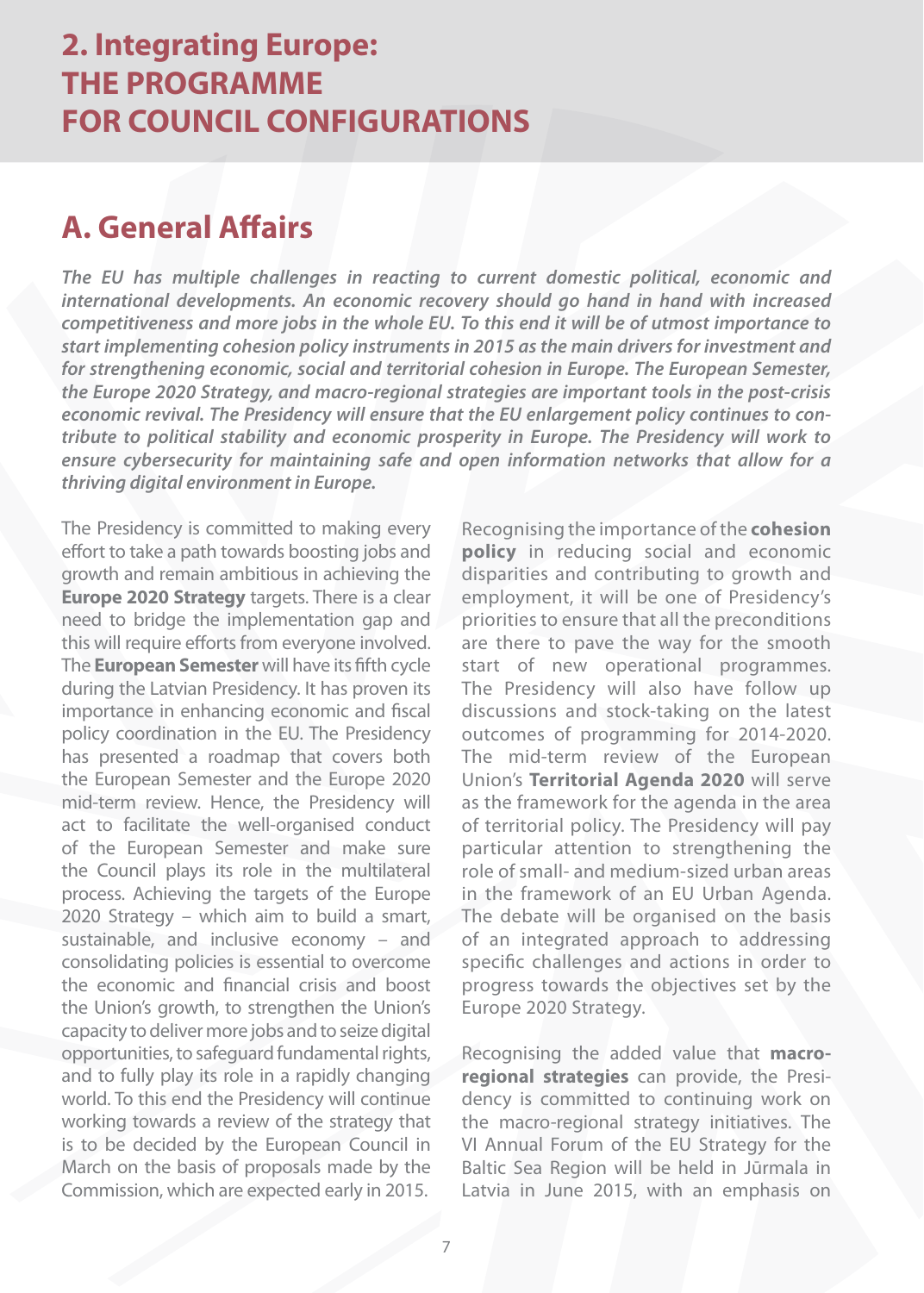digital interconnectivity, culture, health, spatial planning, and energy efficiency in the Baltic Sea region. Implementation of the EU Strategy for the Danube Region and the EU Strategy for the Adriatic and Ionian Region will also be followed, while a proposal from the European Commission on EU Strategy for the Alpine Region is expected by June 2015.

The EU's **institutional** transition was successfully completed in 2014. The new legislative cycle is being implemented. Now the Presidency will work actively to promote constructive cooperation between the institutions within the existing treaty framework. The Presidency, in close cooperation with the new High Representative and the European External Action Service (EEAS), will closely follow the implementation of reforms that have been identified within the EEAS review process. The Presidency will also continue work towards completing the process of the EU's accession to the European Convention for the Protection of Human Rights, as well as do its utmost to advance the Reform of the General Court of the European Union, aimed at speeding up court proceedings and reducing the backlog of pending cases.

While noting the strategic importance of the **enlargement** policy in promoting political stability and economic prosperity in Europe, the Presidency is committed to moving forward with the ongoing accession negotiations with Montenegro, Serbia, and Turkey with a view to achieving further sustained progress. The Presidency will pursue an enlargement policy that is based on principle of conditionality and the countries' own merits in meeting the set criteria. This principle will also quide the Presidency's work in advancing the European perspective of other Western

Balkan countries according to the respective stages of their integration, with European Union membership as the ultimate goal.

The Presidency will work on strengthening relations with the **European Economic Area (EEA)/ European Free Trade Association (EFTA) countries** in areas of common interest, and in ensuring the homogeneity of the internal market. Discussions will proceed on the future financial contributions of Norway, Iceland, and Lichtenstein, which are aimed at reducing social and economic disparities in the European Economic Area. In close cooperation with the EEAS, particular attention will be given to EU-Switzerland relations. Furthermore, discussions on EU relations with Andorra, Monaco and San Marino will advance, notably on negotiations over one or several Association agreements.

**Cybersecurity** is critical for maintaining safe and open information networks that allow for a thriving digital environment in Europe. The lack of sufficient and integrated efforts to protect data, information and networks undermines trust in online activities, hinders the evolution of the Digital Single Market, and increases threats to critical infrastructure. Common efforts to combat cybercrime and preserve the privacy of citizens should be reinforced by individual responsibility in building a safe and secure cyberspace. The Presidency will seek to strengthen European cross-border cooperation to protect the public and private sectors from intrusion and fraud by pursuing the goals of the EU Strategy on Cybersecurity.

While recognising the importance of **radiation protection and nuclear safety**, the Presidency will support initiatives and actions towards strengthening these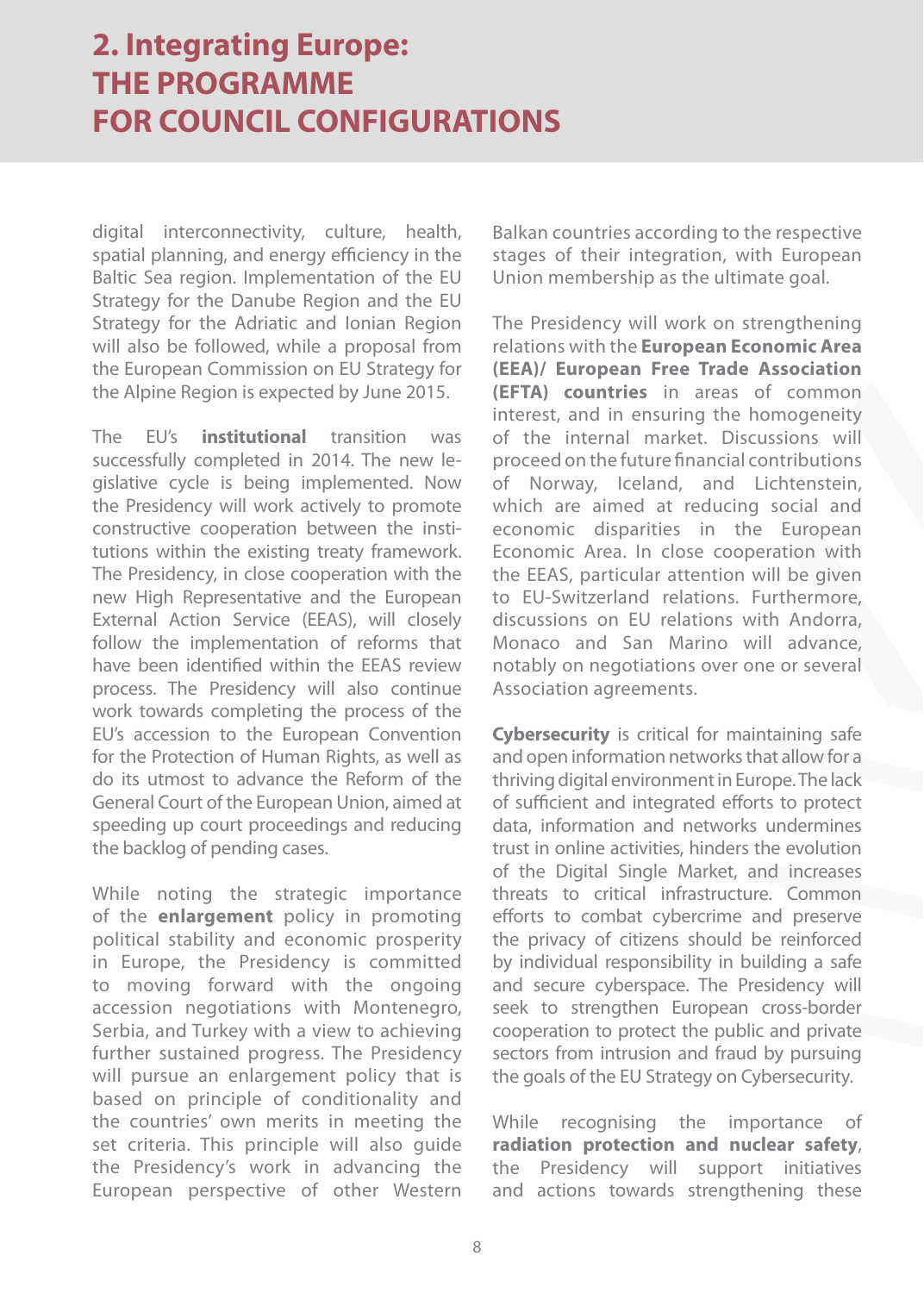measures at an international and European level. The Presidency will dedicate efforts to the elaboration of the EU position for the Diplomatic Conference of the Convention on Nuclear Safety, and the 5th Review Meeting of the Joint Convention on the Safety of Spent Fuel Management, and on the Safety of Radioactive Waste Management. Lessons learned from the Fukushima nuclear accident and the findings of the stress tests performed on European nuclear power plants will be taken into account in this work.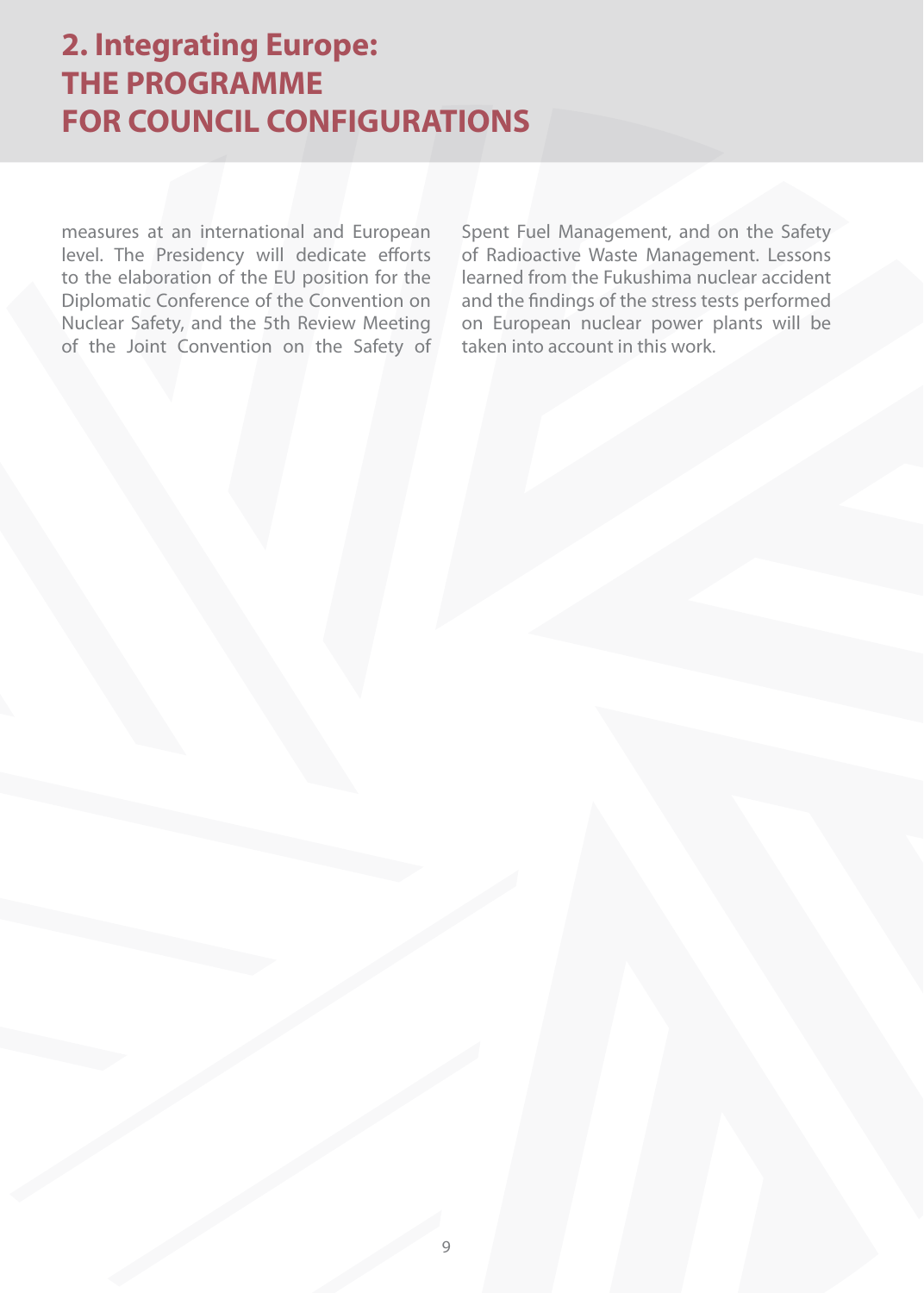## **B. Foreign Affairs**

**The Presidency will fully support the High Representative in her role as President of the Foreign Affairs Council and in her function of conducting the Common Foreign and Security Policy and coordinating the EU's external action. The Presidency will continue to support all efforts to further strengthen cooperation between the EU and its strategic partners, particularly the United States and other like-minded countries, both in trade and security matters. It will contribute in particular to enhancing EU cooperation with the Eastern Partnership and Central Asian countries, and will work on the post-2015 sustainable development agenda.**

The **European Neighbourhood Policy** will remain a key EU policy when it comes to framing its relationship with neighbouring countries. Ongoing conflicts and instability in the broader neighbourhood are a cause for great concern. More than ever before the 'neighbourhood' countries need EU attention and support. Latvia will support the High Representative in the efforts of the EU and its member states to enhance the effectiveness of the EU policy in addressing political and security challenges in the Eastern and Southern neighbourhood. Latvia will support a comprehensive review of the ENP which should enable the ENP to be more effective, putting an increased emphasis on differentiation in approaching the partner countries.

In close cooperation with its partners, Latvia will continue to contribute to the strengthening of the **Eastern Partnership** as an inclusive platform and to promoting a more individual and differentiated approach in cooperation with each of the Eastern Partnership countries in accordance with their own ambitions. As appropriate, ties will be strengthened by ensuring closer political association, economic integration, enhanced trade, improved mobility, people-to-people contacts, better education, and engagement with civil societies. In cooperation with the President of the European Council and other EU institutions, Latvia will host the 4th Eastern

Partnership Summit in Riga on 21–22 May 2015. The summit will provide an opportunity to review the progress that has been achieved since the Vilnius Summit and set the way ahead for the partnership. Latvia will support the EEAS in further developing the relationship with the Southern Neighbourhood region. thereby contributing to the stability and security of the region based on the principles of democracy, human rights, freedom of speech, and the rule of law.

Latvia will also support the High Representative's efforts in strengthening EU engagement in **Central Asia**, as it sees a need to increase EU visibility in the region. Latvia will contribute to all plans to help to further promote the EU-Central Asia dialogue and cooperation in those areas that are of high importance: energy, transport, sustainable development, the rule of law, and education. In this regard the revision of the EU-Central Asia Strategy in early 2015 will be of the utmost importance. The scaling-down of the international security presence in Afghanistan in 2015 also requires greater EU attention towards Central Asia in meeting common challenges such as terrorism, border security and drug trafficking. The implementation of regional cooperation programmes (the Border Management Programme in Central Asia and also the Central Asia Drug Action Programme) will be crucial in this respect.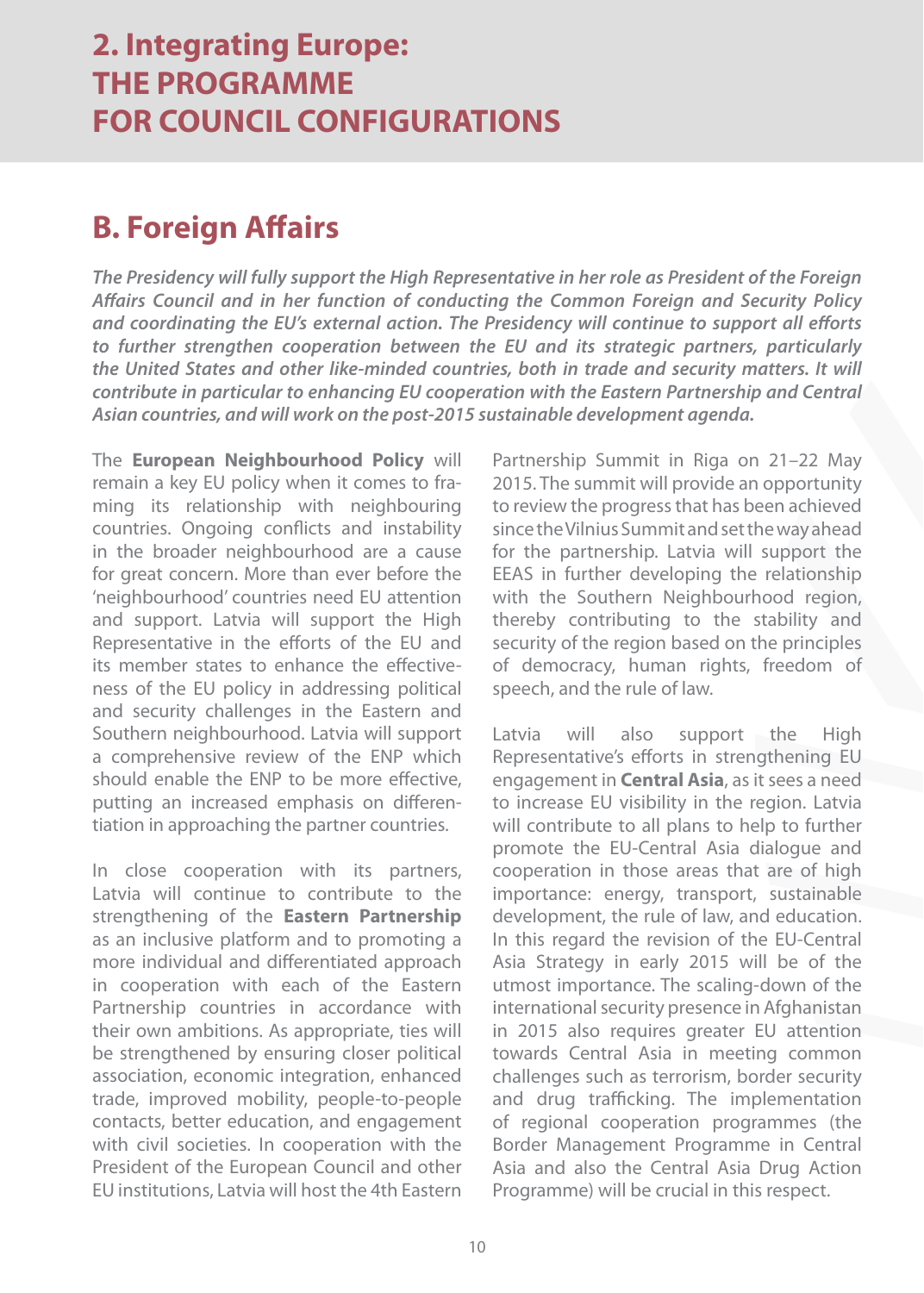Latvia will support efforts to increase the effectiveness and visibility of the **Common Security and Defence Policy** (CSDP). Tackling global factors that directly or indirectly affect international peace and security and the stability of states has become an even more pressing priority. Latvia will contribute to the preparations for the European Council of June 2015 and will underline the importance of continued progress on security and defence issues. In this regard, Latvia deems it important to move forward the work towards better, more efficient civilian and military capabilities, including the EU Battlegroups, and better civil-military cooperation in addressing the Union's maritime security risks and threats, and will also support enhanced civil-military cooperation when it comes to improving cyber defence awareness and protection. Latvia will also draw attention to the challenges faced by and opportunities that are open to the European defence industry.

Latvia will highlight the crucial nature of cooperation with partners and organisations, particularly the North Atlantic Treaty Organization (NATO), the United Nations and the United States (US). Close cooperation with NATO in areas such as capability development, military rapid response, and training and exercises in a way that is both coordinated and complementary requires particular attention. Latvia will emphasise the strengthening of the partnership and promote cooperation on emerging security challenges between the EU and the US. Latvia will also call attention to the dialogue and cooperation with the Eastern Partners in the context of the CSDP.

Regarding external aspects of **counterterrorism**, the Presidency will particularly engage in addressing the issues of foreign fighters, the financing of terrorism, radicalisation, and recruitment for terrorism.

Open and fair **external trade** is a key instrument when it comes to stimulating economic growth, competitiveness and employment. Greater market openness, as well as increasing trade and investment flows, are all essential for promoting growth and economic recovery across the whole of the EU, in line with the needs of industrial and other EU policies. In full support of a strong, rules-based multilateral trading system, the Presidency will contribute to achieving further progress on the World Trade Organisation's (WTO) multilateral negotiations. In order to strengthen the multilateral trading system, the Presidency will provide continuous support to make progress on the Doha Development Agenda (DDA). It will pursue a swift implementation of the Trade Facilitation Agreement and other Bali decisions, as well as promote discussions on post-Bali deliverables. In order to widen the multilateral trading system, the Presidency will encourage the ongoing WTO accession negotiations, including but not limited to Algeria, Azerbaijan, Bosnia and Herzegovina, Kazakhstan, and Serbia. It will support the preparations for the upcoming WTO Ministerial Conference (MC10) in 2015. In addition to the WTO's multilateral negotiations, the Presidency favours the conclusion of the Trade in Services Agreement (TiSA), the Environmental Goods Agreement, and the finalisation of the Ministerial Declaration on Information Technology Agreement (ITA).

The Presidency will continue to support the ongoing work on bilateral trade agreements that have the potential to further open external markets and provide new opportunities for European businesses. Latvia considers TTIP and Free Trade Agreement negotiations with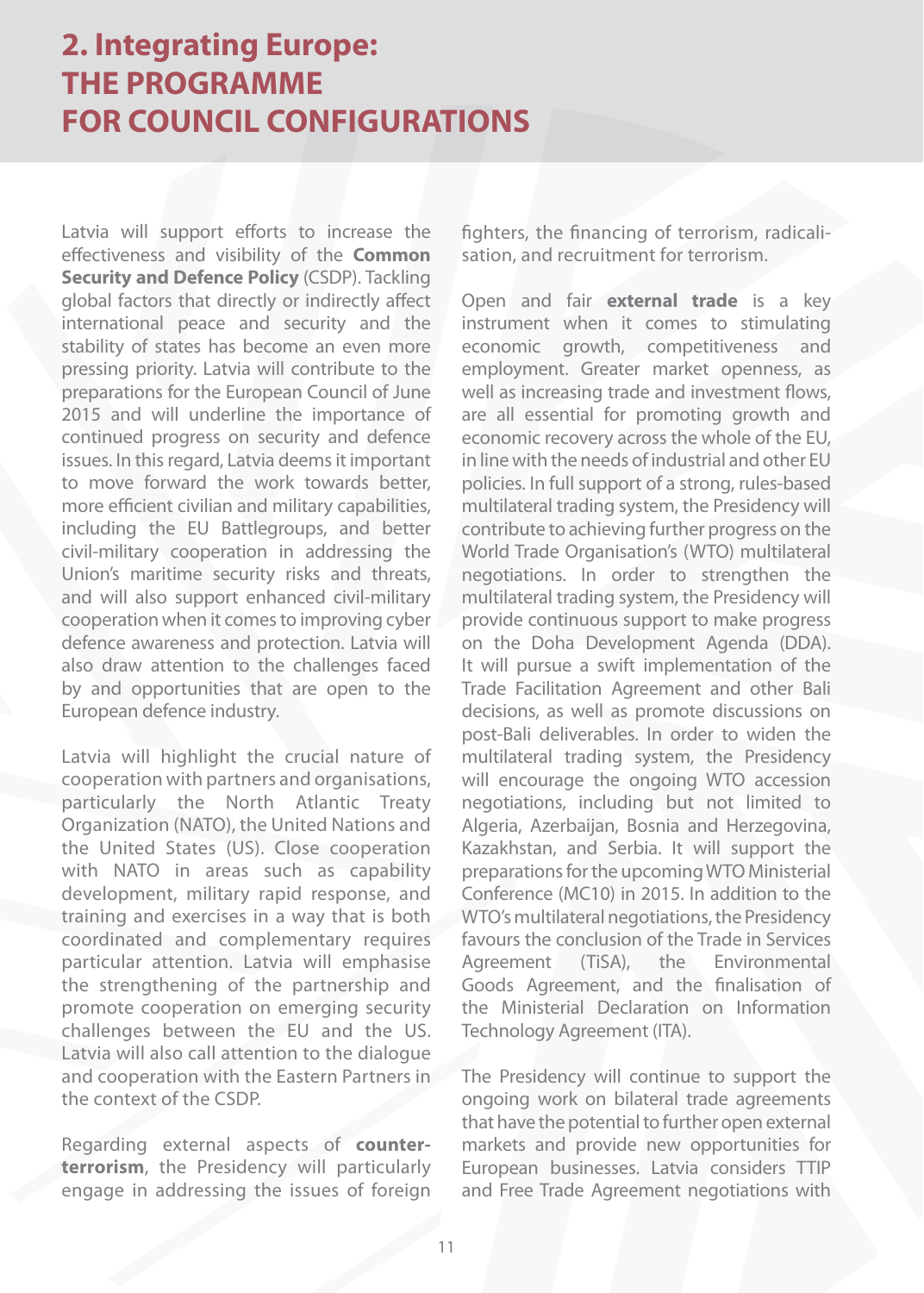Japan and Vietnam as the top priorities for its Presidency in the area of the EU's bilateral trade. It will also be important to proceed with the implementation of Deep and Comprehensive Free Trade Agreements (DCFTAs) with Georgia, Moldova, and Ukraine, and to support the necessary procedures regarding approval of the Comprehensive Economic and Trade Agreement with Canada (CETA) and the Bilateral Trade Agreement with Singapore. The Presidency will continue to monitor the efficient implementation of the EU Generalised Scheme of Preferences (GSP), in particular with regard to the GSP+. The Presidency considers that EU trade policy should continue to ensure the enforcement of the EU's rights under existing rules and promote enhanced access to world markets. Therefore, as regards legislative initiatives, the Presidency will work for the benefit of all EU stakeholders.

The year 2015 will be crucial when it comes to arriving at a universal post-2015 agenda for sustainable **development** and the eradication of poverty. The Presidency will work to advance a comprehensive EU contribution to the international negotiations that will lead up to the UN Summit in September 2015, facilitating the adoption of a new framework, including a set of globally-applicable Sustainable Development Goals (SDGs) which will succeed the Millennium Development Goals (MDGs). The Presidency sees gender equality and women's empowerment, good governance, the rule of law, human rights, and inclusive, sustainable growth to be of particular importance, including in relation to the European Year for Development 2015 (EYD 2015). The Presidency will also contribute to preparations that lead to a united EU position for the Third International Conference on Financing for Development in July 2015. The Partnership Agreement between **the group of African, Caribbean and Pacific countries (ACP)** and the EU also is due to expire in 2020. Therefore, the Presidency will work with the EEAS and the Commission to advance EU reflection on future relations with the ACP countries against the background of the EU's role as a global player.

Together with the EEAS and the Commission, the Presidency will closely monitor ongoing and emerging humanitarian crises that have been caused by natural and man-made disasters, as well as disease outbreaks, of which addressing the Ebola epidemic will be of paramount importance. The Presidency will help to further improve the efficiency and effectiveness of **EU humanitarian aid** and to advance EU humanitarian advocacy vis-à-vis third countries and international organisations. The Presidency will support the necessary follow-up for preparations for the 2016 World Humanitarian Summit. It will seek to follow up on the implementation of the European Consensus on Humanitarian Aid, the EU resilience agenda, as well as the EU comprehensive approach to external conflict and crises.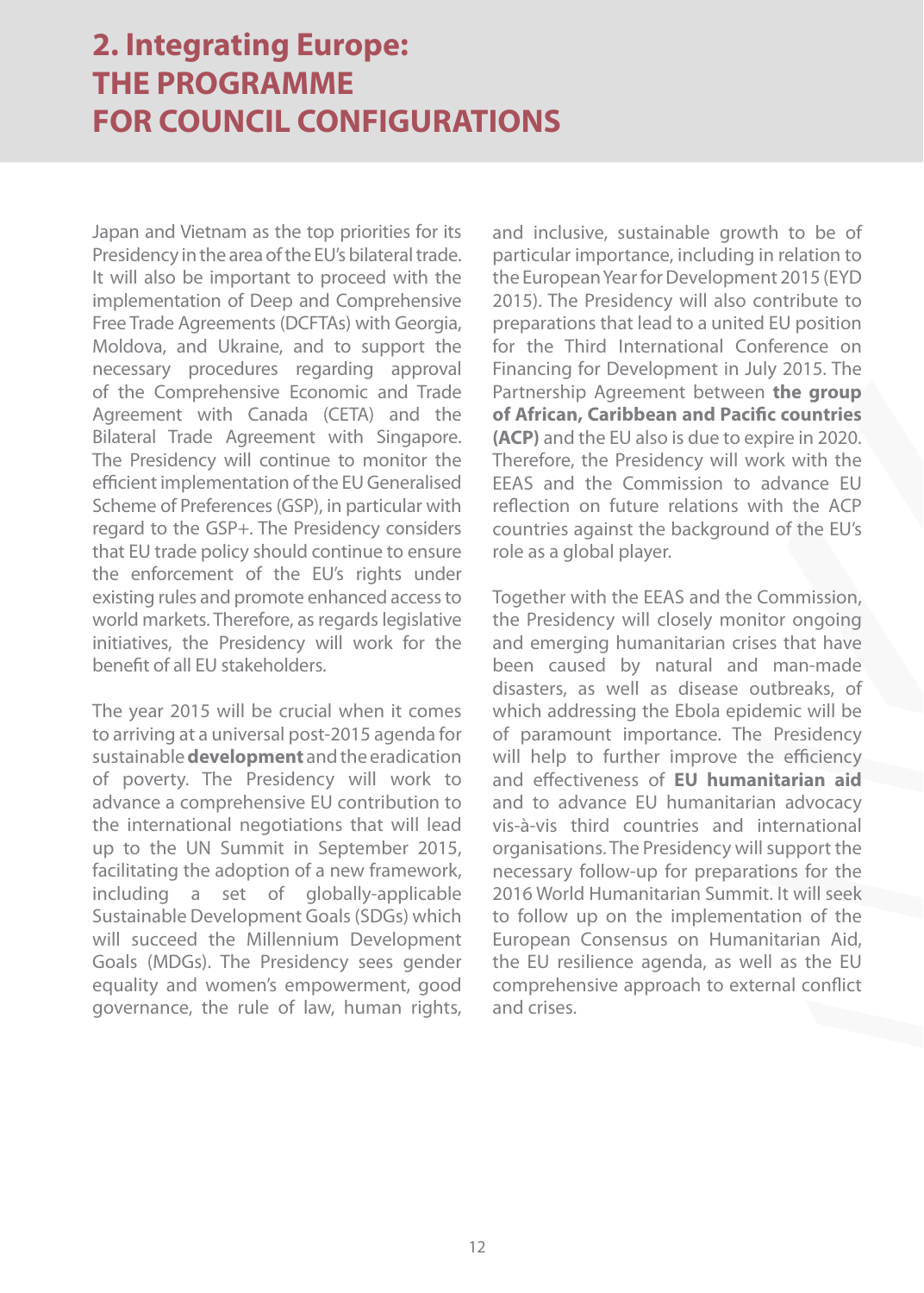## **C. Economic and Financial Affairs**

**The Presidency is committed to working towards promoting economic recovery, investment and growth enhancing initiatives, therefore it will spare no effort to facilitate the implementation of December 2014 European Council decisions on an Investment Plan for Europe, including the adoption of respective legislative acts. As macroeconomic stability is a precondition for attracting investment and achieving growth, the emphasis on the implementation of structural reforms and sound fiscal policies will guide Economic and Financial Affairs Council work during the Presidency. Furthermore, the Presidency will continue discussions and foster follow-up on the Economic Governance Review. While the Presidency welcomes the Commission's proposals to improve the European Semester, the Presidency will endeavour to implement the current cycle effectively. Following the guidance from the December 2014 European Council, the Presidency is looking forward to proposals on deepening the Economic and Monetary Union (EMU). The Presidency will also continue the work on financial sector regulation and on tackling tax fraud and evasion.**

Following the initiative of the President of the European Commission to mobilise up to 315 billion euros of additional financing for the European economy and the task given by the December European Council, the Presidency is looking forward to the timely publication of the legislative proposal by the Commission on setting up a European Fund for Strategic Investment. The Presidency stands ready to launch and take forward the discussions on the proposal, with the aim to reach an agreement by June 2015. In order to ensure more comprehensive discussions on investment in the Council, a regular exchange of views on the broader aspects of the **Investment plan for Europe** will be held at a political level.

The Presidency will implement the streamlined **European Semester**. It has proven its importance in terms of enhancing economic and fiscal policy coordination in the EU and stimulating structural reforms. The Presidency will take stock of the implementation of the economic and fiscal policy framework and intends to enhance the policy debate through the facilitation of horizontal discussions on key structural reforms, challenges in their implementation, and best practices. Subject to the Commission's proposal, the Presidency will ensure the renewal of the Broad Economic Policy Guidelines.

Regarding **Economic and fiscal governance legislation**, the 'Six-Pack' and 'Two-Pack' entered into force on 13 December 2011 and 30 May 2013, respectively. The new framework has helped to better address the problems of high debt and deficit in Member States, as well as foster a structural reform agenda. After the publication of the Economic governance review by the Commission and the first exchange of views among Member States thereafter, the Presidency will ensure the continuation of thorough political discussions with the view to adopt Council conclusions. Following the proposals from the European Commission, the Presidency will also ensure the implementation of the **Stability and Growth Pact** and the **Macroeconomic Imbalances Procedure**. Recognising the importance of stronger **economic governance within the Economic and Monetary Union,** the Presidency will support the ongoing work on better economic governance in the euro area. ensuring appropriate follow-up to the issue at the Council level.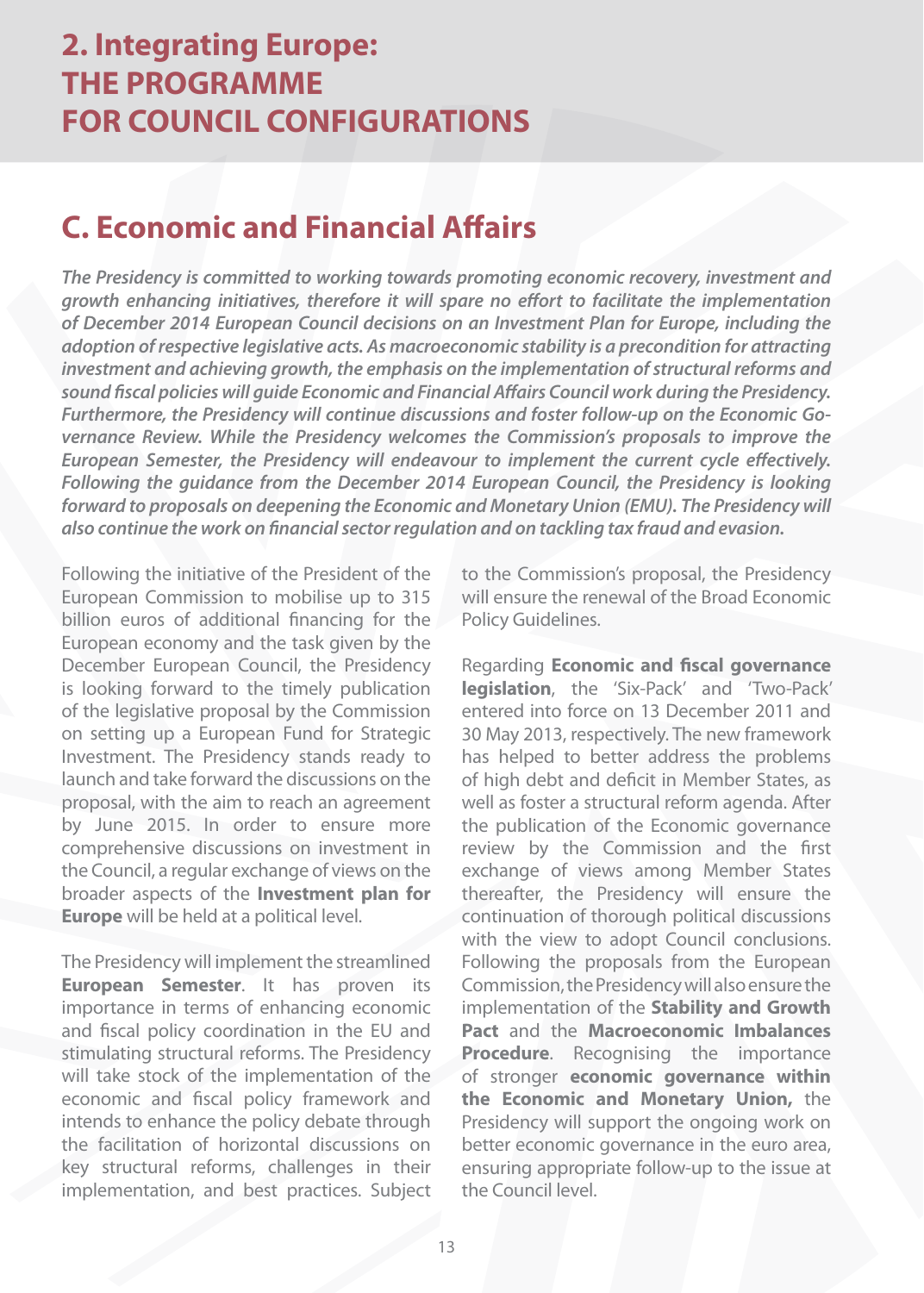Anticipating the submission of a contribution from the Commission towards the **Capital Market Union** later in the year, the Presidency is ready to ensure a broad exchange of views on the issue. The Presidency will continue the work that is taking place on the financial sector regulatory reform in order to improve the resilience, transparency and supervision of the financial sector. The proper and timely implementation of requisite measures, both legal and political, that are aimed at ensuring the smooth functioning of newly operational **Banking Union** mechanisms will be among the Presidency's priorities. With the assistance of supranational institutions and the Commission, the Presidency will monitor developments and facilitate political discussions where these are appropriate.

Regarding the **Banking Structural Reform**, as a matter of priority the Presidency will further the discussion on the reform of the banking structures, which is aimed at fostering financial stability and resolving problems that are associated with the biggest and most complex banks. The Presidency believes that strengthening the resilience of the EU's banking sector should be achieved through the appropriate calibration of proposed measures while ensuring that banks continue to finance economic activities and growth. The Presidency will strive for substantial progress as regards the legislative work on this reform. The accompanying measures that are aimed at increasing the transparency of certain transactions, which complement the overarching reforms that have already been undertaken in order to strengthen the EU financial sector, will also be addressed.

In order to allow businesses, consumers and undertakings the enjoyment of the full range of benefits of the EU internal market,

including e-commerce, and in line with the Europe 2020 and the Digital Agenda, as well as to restore confidence in **financial markets**, the Presidency will work towards the finalisation of discussions on the revised Payments Services Directive (PSD2). The successful adoption of this proposal will improve the payments framework so that it better serves the needs of an effective European payments market, fully contributing to a payments environment that facilitates stronger competition, innovation and security to the benefit of all stakeholders, and consumers in particular. The Presidency aims at finalising discussions and reaching agreement with the European Parliament on the Benchmarks regulation, thereby restoring confidence in the integrity of benchmarks. It is crucial to find the right approach to the regulation in order to enhance the reliability of benchmarks and indexes, to facilitate the prevention and detection of their manipulation, and to clarify responsibility and the supervision of benchmarks by the authorities.

In the area of **insurance**, the Presidency will take forward the work on the Insurance Distribution Directive, aiming to reach an agreement with the European Parliament. The new rules on insurance distribution will enhance transparency, improve the information provided to the insurance policy holder and further clarify passporting rules and easier market access for insurance distributors in the EU. The Directive will also aim to ensure consistency with other financial services files, especially as regards the sale of those insurance products that have an investment element.

Regarding the **EU budget**, the Presidency's priorities include the budgetary discharge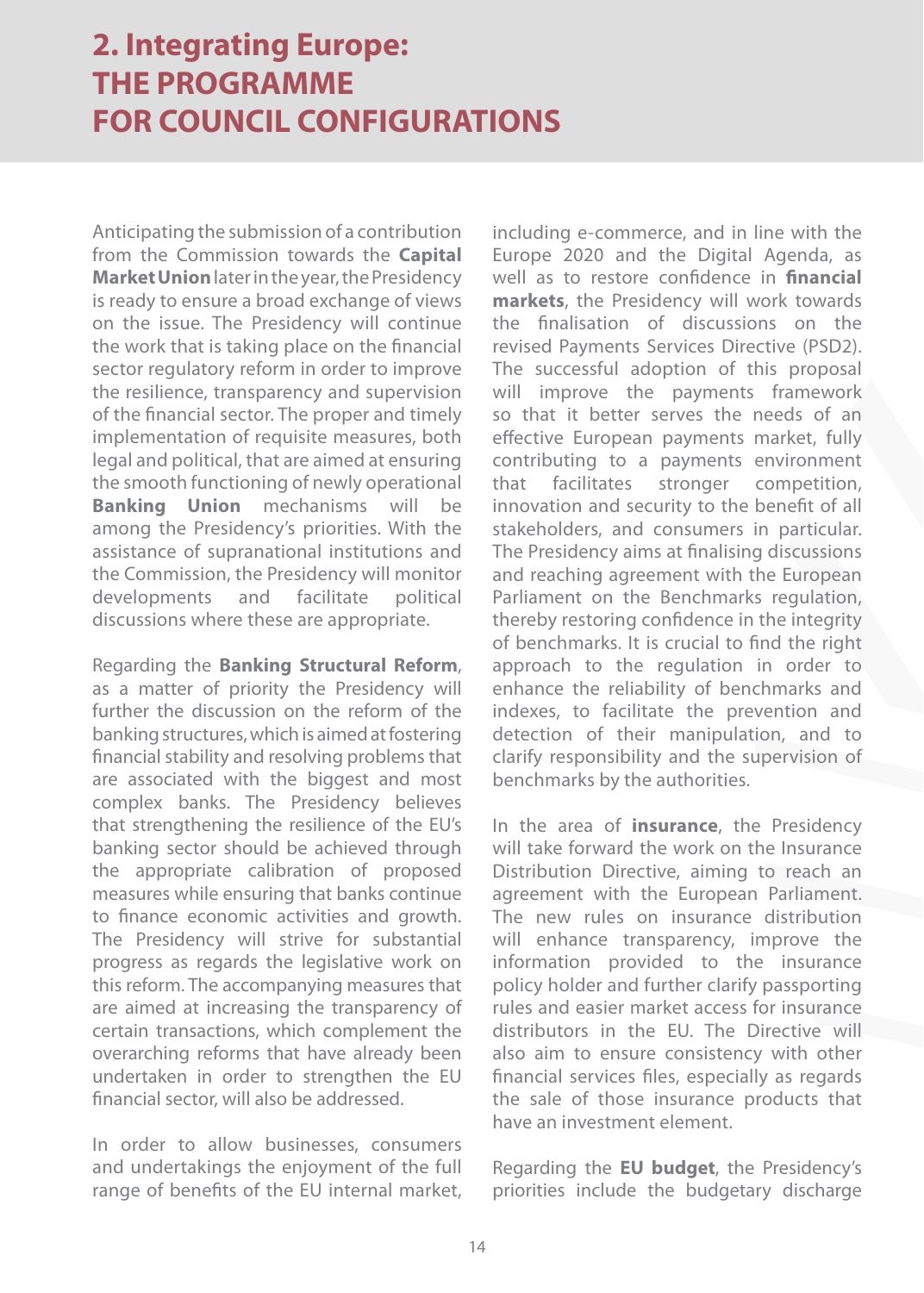procedure for 2013, the adoption of budget guidelines for 2016, and the revision of the Multi-Annual Financial Framework (MFF), following the late adoption of new rules or programmes under shared management. Due attention will be given to MFF revision and Investment plan-related amendments to the EU budget for 2015, with the view to strive for the timely adoption of both. The Presidency will also continue work on the revision of the financial regulation to align it with the new public procurement Directive. The Presidency will follow the progress and the first assessment carried out by the High Level Group on EU 'Own Resources' (HLGOR). It will also aim to make progress on the expected Commission's proposal to amend Council regulation on methods and the procedure for making available the traditional, VAT and GNIbased own resources, and on the measures to meet cash requirements.

With the aim of establishing effective rules, which complement other actions in respect to the **fight against crime, corruption and tax evasion**, the main priority of the Presidency will be the finalisation of negotiations with the European Parliament on the new legislative framework that is designed to protect the financial system against money laundering and terrorist financing (AMLD/AMLR). The importance of this work has been recognised by the European Council and is crucial in order to ensure that the EU remains at the forefront of international efforts to combat the laundering of the proceeds of crime.

In the area of **direct taxation**, the Presidency is ready to proceed with the proposal that has been made to amend the Interest/Royalties Directive. The Presidency will also continue work on the proposal for a Council Directive on a Common Consolidated Corpo-

rate Tax Base (CCCTB). Taking into account recent international developments, the Presidency will take the necessary steps in order to initiate discussions to commence the work on Base Erosion and Profit Shifting (BEPS) issues in the EU dimension (including the expected Commission's proposal on the automatic exchange of information on tax rulings in the EU).

As regards **indirect taxation**, the Presidency will seek progress on the rules that govern VAT treatment on vouchers, and will continue to work on a proposal aimed at reducing the administrative burden and increasing tax compliance in the form of the Standardised VAT Return. The Presidency will support the work on the proposal for a Council Directive that will implement enhanced cooperation in the area of financial transaction tax (FTT).

In the field of **statistics**, the Presidency will continue to focus on economic governance and quality issues in the area of statistics. The Presidency will open discussions on a proposal on harmonised indices of consumer prices regulation. It will strive to achieve progress in the balance of payments, international trade in services, and foreign direct investment regulation, and will also align the legal framework to the new institutional context.

In the context of **climate financing**, the Presidency will facilitate the preparations for a 2015 agreement on a climate change regime for the post-2020 period, to be concluded in Paris at the 21st Conference of Parties of the United Nations Framework Convention on Climate Change (UNFCCC).

In December 2014, Turkey assumed the Presidency of the **G-20**. The Latvian Presidency for its part will do its utmost to ensure the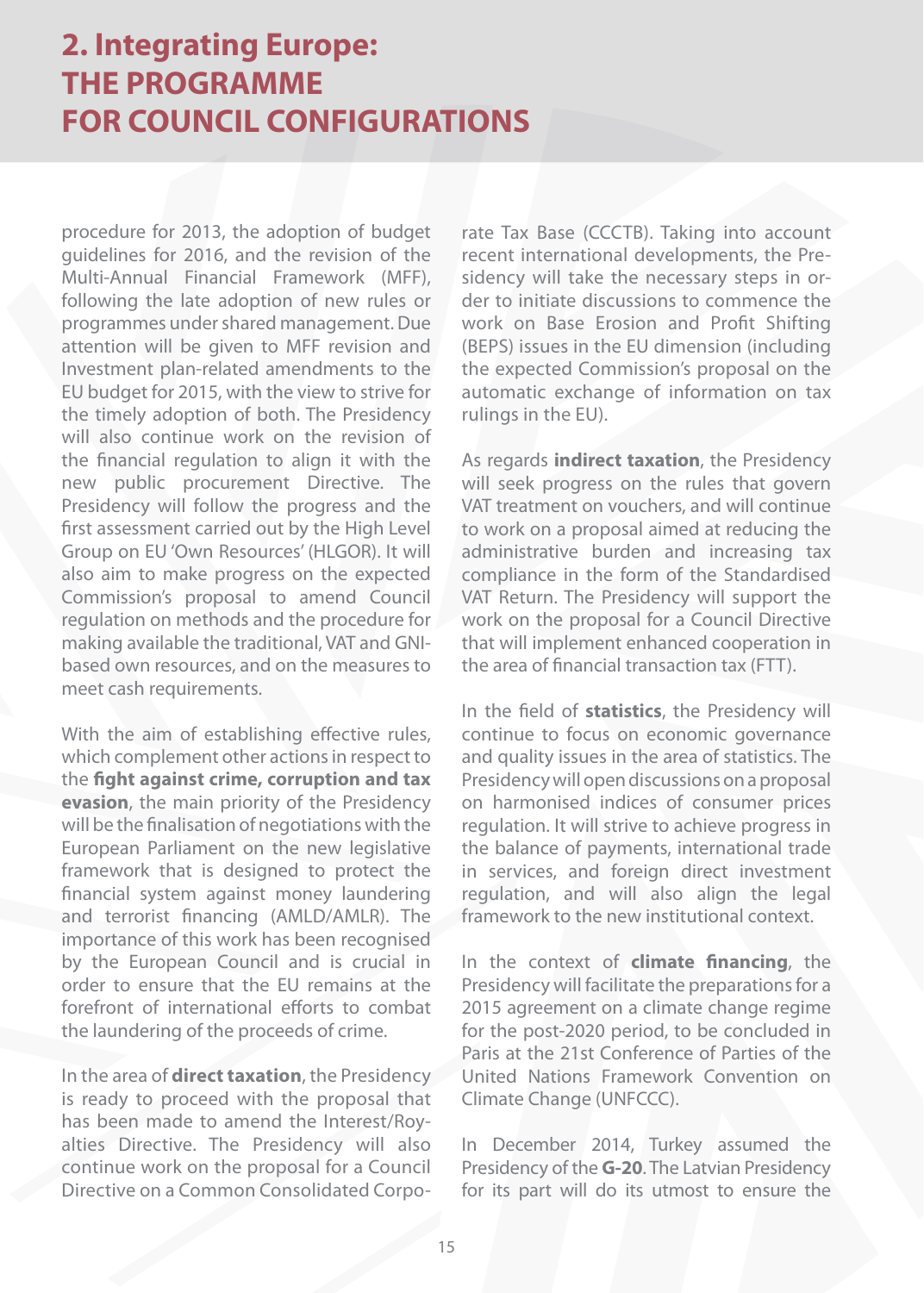appropriate representation of EU interests at the G-20 Finance Ministers and Central Bank Governors meetings, as well as meetings involving their deputies. The Presidency will contribute to the coordination and presentation

of the EU position on developments in the global economy, investment and growth, financial market regulation, the reform of the International Monetary System, and on other relevant issues.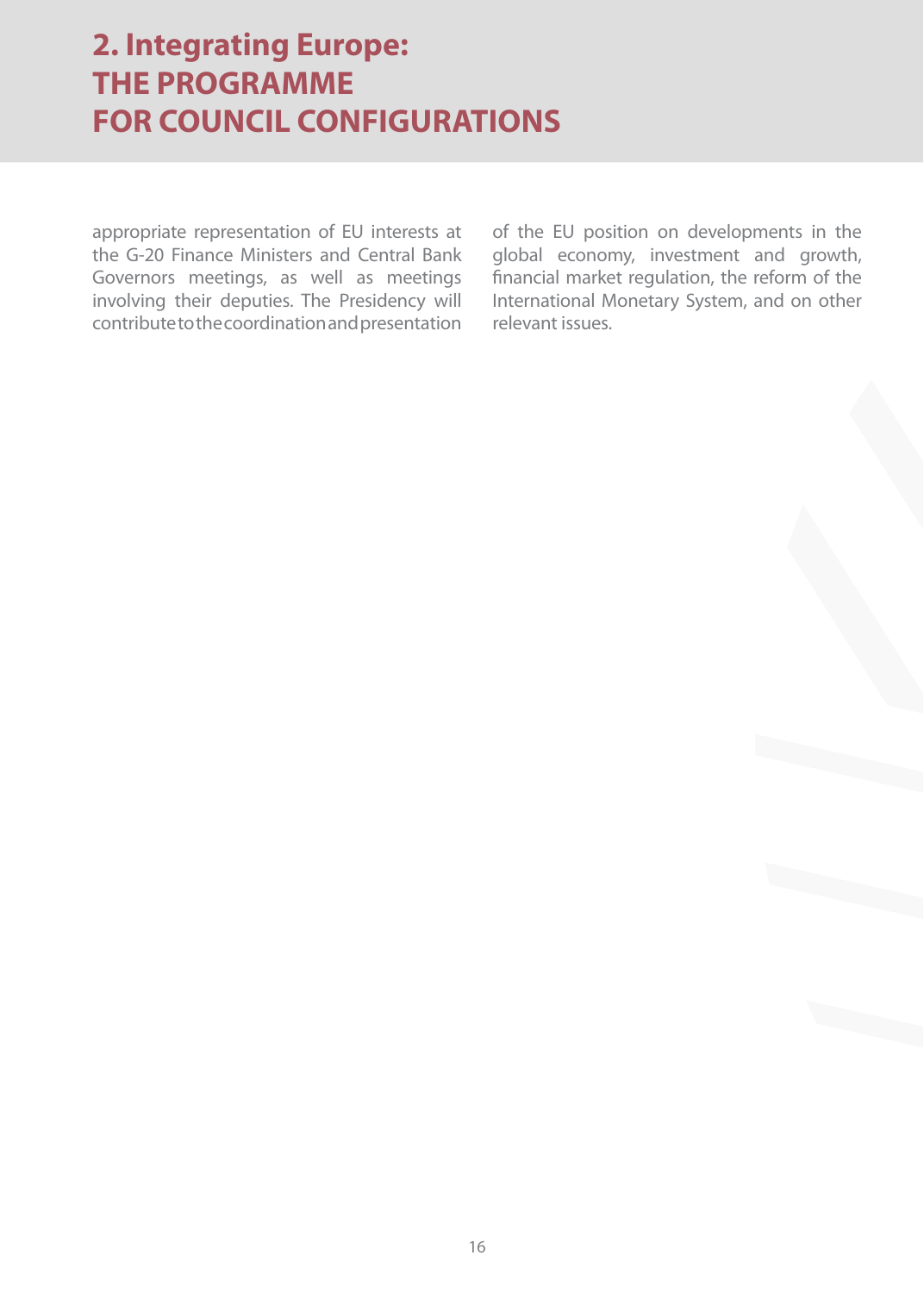#### **D. Justice and Home Affairs**

**The Presidency will focus on the implementation of the Strategic Guidelines in the area of freedom, security and justice as adopted in June 2014 by the European Council, as well as on the respective follow-up initiatives. Whilst addressing security concerns, the Presidency will also dedicate particular attention to increased competitiveness in Europe by making progress with measures and initiatives that contribute to the Justice for Growth agenda, to a wellmanaged migration policy, and to internal security. In addition, the Presidency will focus on a data protection package, thereby contributing to trust building in the Digital Single Market. The Presidency will also pursue efforts towards strengthening dialogue and practical cooperation with the Eastern Partnership countries, especially regarding visa dialogues.**

In the field of fundamental rights, the **data protection** package, which is aimed at reinforcing the rights of citizens regarding the processing of personal data in the rapidly changing world, will be pursued as a high priority for the Presidency. In light of the completion of the Digital Single Market by 2015, the Presidency will actively be seeking agreement on proposals for a regulation for data protection and a Directive for the protection of personal data by competent authorities for the purposes of the prevention, investigation, detection or prosecution of criminal offences, or the execution of criminal penalties.

The Presidency will also focus on the protection of the EU's financial interests by enhancing certain institutional and operational aspects. In this regard, the Presidency will work on making further progress on a draft regulation for the establishment of the **European Public Prosecutor's Office**. Moreover, an agreement will actively be sought on the Directive on the fight against **fraud to the Union's financial interests** by means of criminal law (PIF), as well as on a regulation in relation to Eurojust.

In the context of **justice for growth**, the Presidency will dedicate particular attention to concluding the review of the European small claims procedure regulation, aiming at enhancing the efficiency of this field. The Presidency will also focus on reaching an agreement in the Council on the proposal for a regulation that aims to simplify the acceptance of certain public documents in the EU and abolishes the authentication requirements that are related to these documents.

In the field of **criminal law**, the Presidency will focus on strengthening procedural rights in criminal proceedings. In this regard, and with a view to adoption, the Presidency will pursue negotiations on the draft Directives for procedural safeguards for children who are under suspicion or who are accused in criminal proceedings, on the presumption of innocence and on the provision of legal aid.

As regards the better functioning of the **Schengen area**, the Presidency will continue work on the Smart Borders Package. The Presidency will also work towards an agreement on the revised Visa Code, which is aimed at simplifying the procedure for short stays, taking into account the economic dimension of the visa policy. In addition, the Presidency will promote ongoing visa dialogues with third countries. Work will also continue towards the successful enlargement of the Schengen area.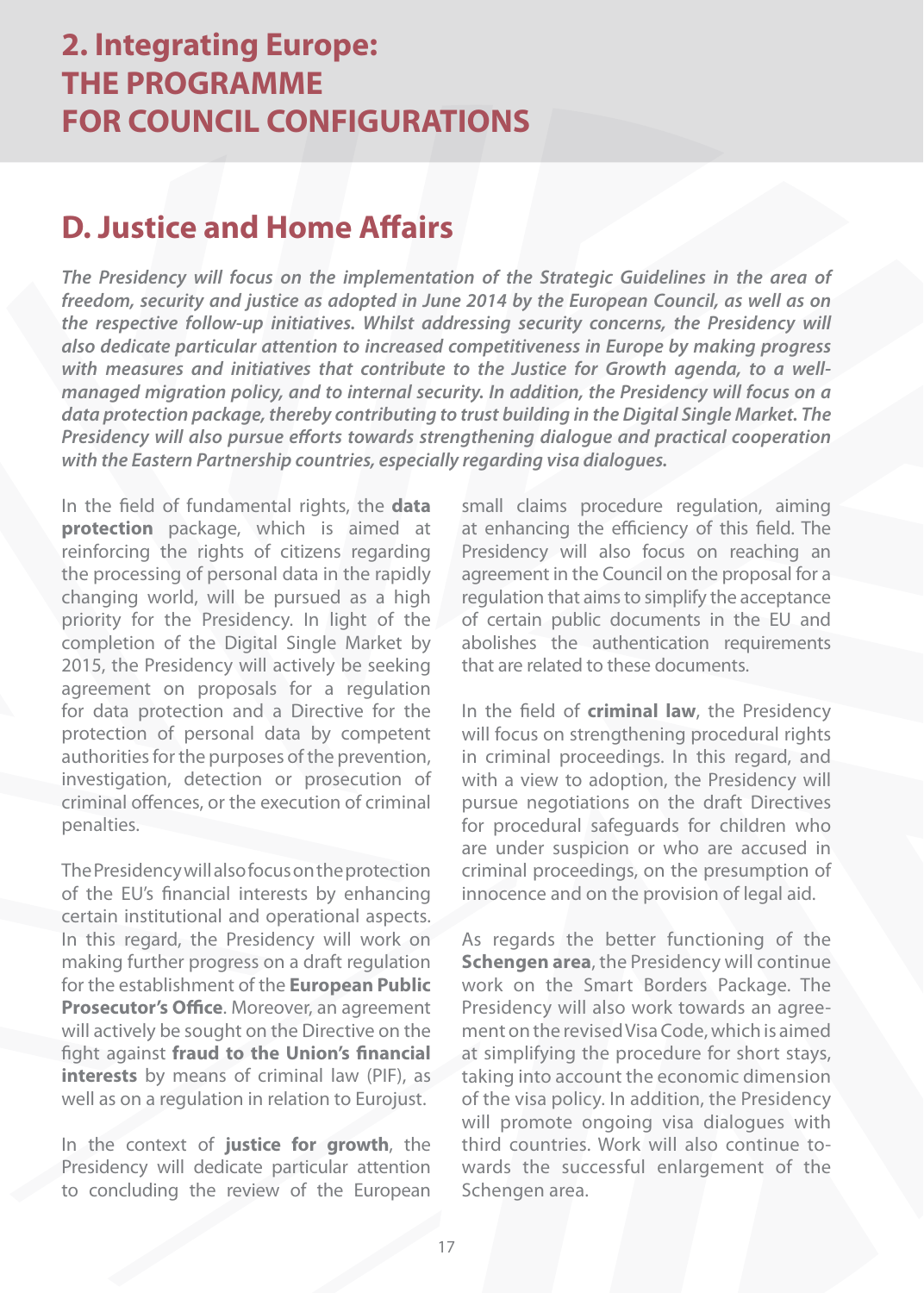In the context of an efficient and well-managed **migration, asylum and border policy**, the Presidency will work on making further progress with measures and initiatives that are aimed at optimising the benefits of legal migration and offer protection to those who are in need, whilst tackling irregular migration and managing the EU's external border efficiently. Regarding these issues, the Presidency's work will be guided by the principle of solidarity and taking up a fair share of responsibility. Well-managed migration, while addressing the root causes of irregular migration flows, is an essential part of EU migration policy and, simultaneously, can be used as a significant tool for an increase in competitiveness. In this light, the Presidency will continue negotiations on the proposal where it relates to the conditions of entry and residence for researchers, students and other categories of third country nationals. Amendments in the Dublin regulation related to unaccompanied minors will be dealt with properly. The Presidency will also work on the external dimension of migration by pursuing further work in the different processes and dialogues in line with the Global Approach to Migration and Mobility. Particular attention will be dedicated to further strengthening

practical cooperation with the Eastern Partnership countries.

The Presidency will continue work on enhancing cooperation in the area of **internal security**, including through the review and updating of the new Internal Security Strategy. The EU policy cycle will continue to serve as the main basis for coordinating operational cooperation between the Member States in the area of serious and organised crime. The fight against terrorism and action that should be taken to address the phenomenon of foreign fighters will also be one of the Presidency priorities. In this regard, the Presidency emphasizes the need to make progress on the European Passenger Name Record (PNR) system. An especial effort will be devoted to advancing work on the new legal basis both for Europol and for CEPOL.

In addition, the Presidency will make an effort to seek an agreement in the Council in terms of the new legislation for the control of **new psychoactive substances**. The Presidency will also strive towards the timely preparation of the EU and Member States' position for the 2016 UN General Assembly Special Session on Drugs.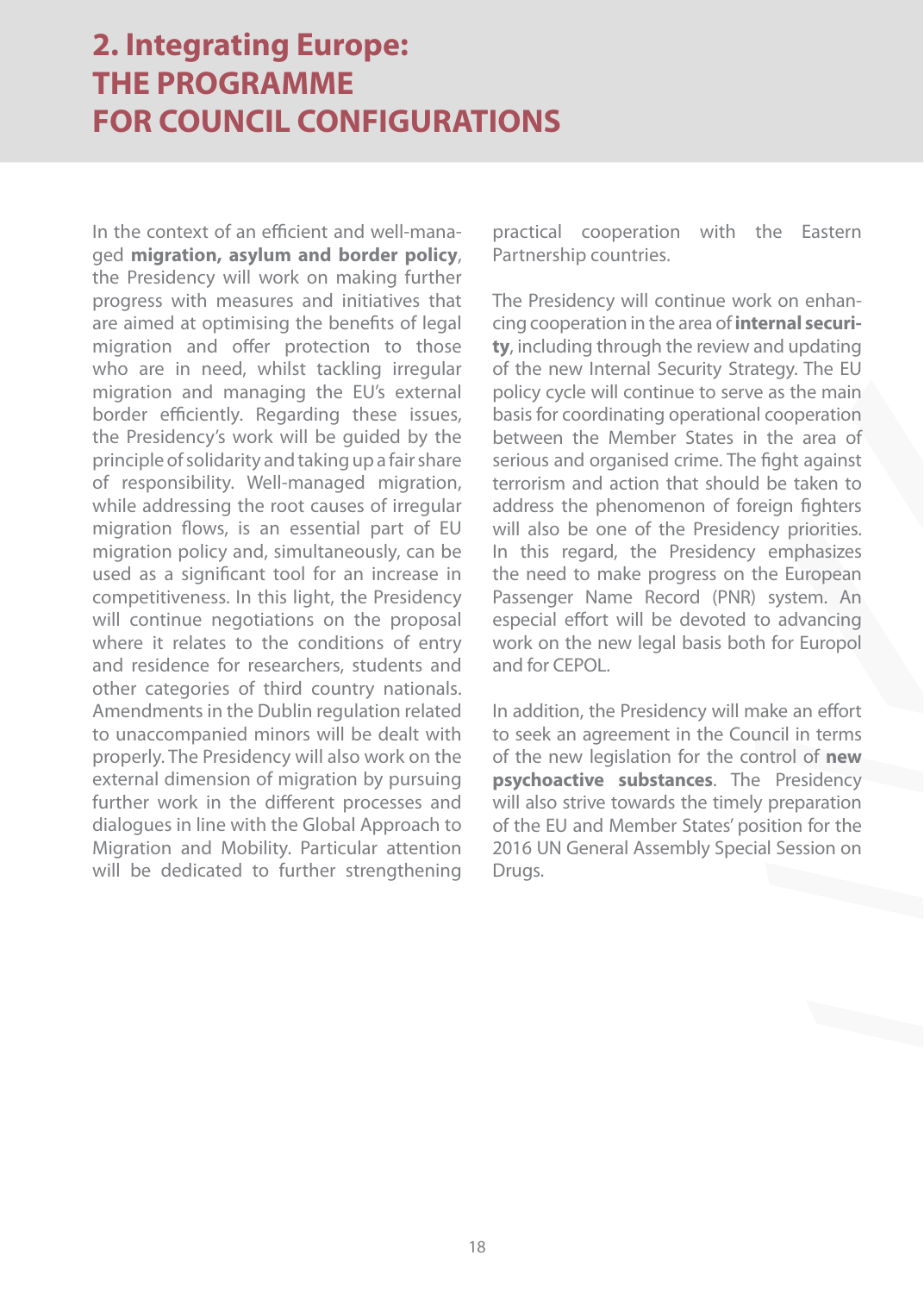#### **E. Employment, Social Policy, Health and Consumer Affairs**

**Inclusive growth must allow everyone to take up employment, education or training, ensuring that everyone has an equal opportunity to benefit from efficient and effective social protection systems that provide both adequacy and sustainability. The Presidency will emphasise inclusive and sustainable labour market participation, with increased attention being paid to job quality and long-term unemployment, and will also highlight the situation of persons with disabilities, as well as the fundamental value of a healthy lifestyle. This can be facilitated by the improved competitiveness of the EU, as, in a knowledge economy, the position of competitiveness is driven to a large extent by the quality of human resources.**

Emphasis will be placed on the ongoing midterm review of **the Europe 2020 Strategy** with particular attention being devoted to the implementation of structural reforms that are embedded in the country-specific recommendations and ensuring progress towards the achievement of employment and social targets. The Employment, Social Policy, Health and Consumer Affairs Council (EPSCO) and its preparatory committees – the Employment Committee (EMCO) and the Social Protection Committee (SPC) – will play a crucial role in the European Semester by supporting smart, sustainable and inclusive growth and by emphasising the role of social dialogue.

The Presidency will place emphasis on **inclusive and sustainable labour market participation** and will pay attention to the situation of the long-term unemployed, along with that of young people and persons with disabilities. Furthermore, the Presidency will invite the EMCO and SPC to devote part of their efforts to exploring in greater depth some of the features inherent in inclusive labour markets and related support systems, therefore contributing to the preparation of Council conclusions on inclusive labour markets in the EU. The renewed Employment guidelines will play an important role in the stepped-up efforts to implement the Europe 2020 Strategy. The Presidency will continue work with ongoing initiatives to improve the situation of youth employment. The first results of the Youth Guarantee and the enhanced cooperation of public employment services will be on the Presidency's agenda. The board of the Network of Public Employment Services will hold a meeting in Riga in June 2015 focusing on the delivery of employment services.

As regards strengthening **the social dimension of the EMU**, the Presidency will emphasise the role of social dialogue. The involvement of social partners, while taking into account the national circumstances in this regard, is important for the successful and smooth implementation of reforms.

Regarding **labour legislation**, the Presidency will attach priority to the proposal on the Undeclared Work platform and aims to reach a first reading agreement with the European Parliament. The Presidency will seek progress with a view to reaching an agreement with the European Parliament on the EURES regulation and intends to look into the potential side effects of enhanced mobility. The Presidency also will continue work on the seafarers'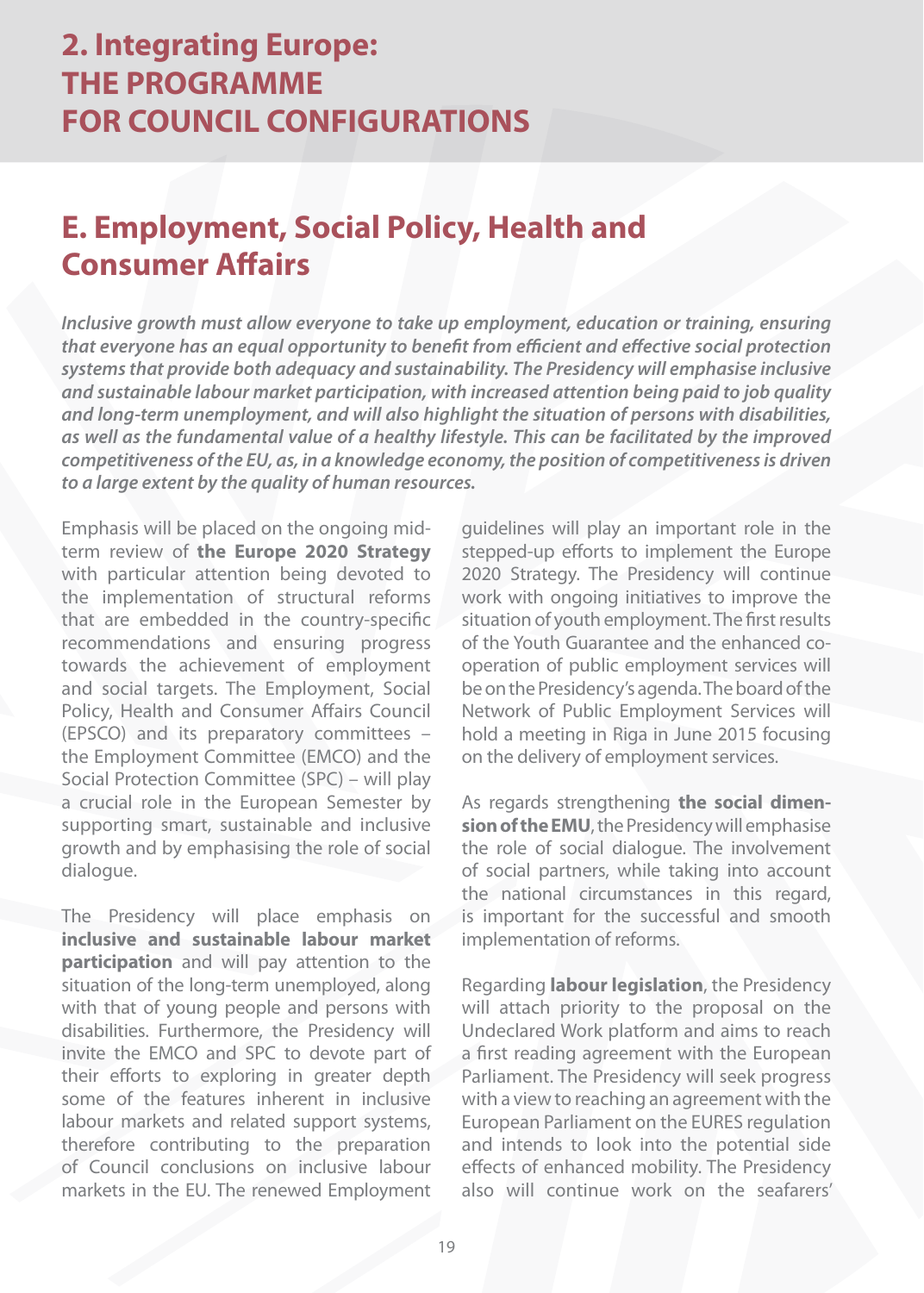Directive with a view to launch negotiations with the European Parliament, seeking an agreement.

The Presidency stresses the need to improve **health and safety at work** and to reduce the number of accidents in the workplace, emphasising the necessity of implementing the new EU Strategic Framework on Health and Safety at Work (2014-2020). The Presidency will prepare Council conclusions in this respect. To strengthen the efforts of Member States, the Presidency will organise a conference on health and safety at work in April 2015 and a meeting of the Senior Labour Inspectors Committee in May 2015.

Attention will also be paid to the monitoring and development of **social protection policies** and the issue of deinstitutionalisation in the EU Member States. Building upon previous discussions at the EU level on highquality social services and social inclusion, a conference on deinstitutionalisation practices and the further development of the social care policy in Europe will be organised in Riga in June 2015. A meeting of the EU's Mutual Information System on Social Protection will take place in Riga in May 2015.

In the area of **equal treatment**, the Presidency will pay attention to challenges raised in regard to the approach to disability – from the medical model to the social model. A highlevel meeting on disability with its main focus on the rights of children with disabilities and labour market participation will take place in Riga in May 2015, thereby contributing to the implementation of the EU Disability Strategy (2010-2020). The Presidency will continue the examination of the proposal for a Directive on equal treatment, irrespective of religion or belief, disability, age, or sexual orientation.

As regards **equality between men and women**, female labour market participation is of particular importance in order to face the challenges of ageing societies and old-age poverty, to tackle gender inequalities, and to achieve the employment and social targets of the Europe 2020 Strategy. Combined with the global issues of gender equality, it will be on the agenda of the high-level group on gender mainstreaming that will take place in Riga in January 2015. Taking into account the Commission's work on a report on old-age pension adequacy, the Presidency will prepare Council conclusions on the gender gap in pensions. The Presidency will also continue working on the Commission's proposal for a Directive to improve the gender balance on company boards.

As regards the **external dimension**, the Presidency will ensure the EU's presence and position at the 59th Session of the UN Commission on the Status of Women, which is scheduled to take place in New York in March 2015. The Presidency will also coordinate the positions of Member States during the International Labour Conference, which is scheduled to take place in Geneva in June 2015, and will work on the guidelines for the G-20 Labour and Employment Ministers Meeting. The Presidency will also advance the work on a set of proposals for Council decisions on the EU's position to be taken in Association Councils with regard to the coordination of social security systems.

In regard to **pharmaceuticals and medical devices**, the Presidency will seek a Council mandate in order to negotiate and reach an agreement with the European Parliament on the proposal for medical devices and in vitro medical devices. A robust, transparent and sustainable regulatory framework to support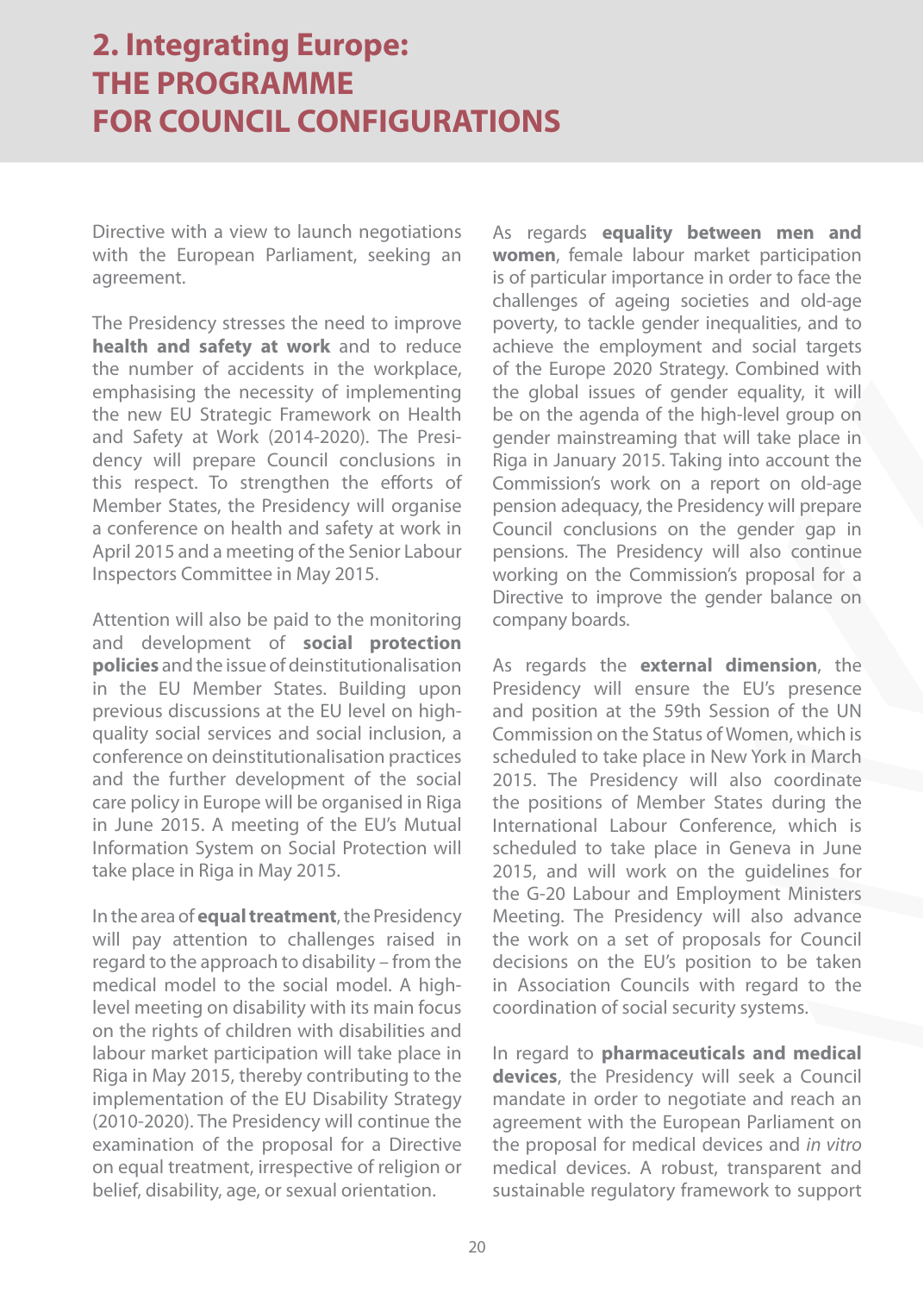innovation and the competitiveness of the medical device industry and to allow rapid and cost-efficient market access for innovative medical devices is necessary for the benefit of patients and healthcare professionals alike.

In the area of **health**, the Presidency plans to focus on the individual by highlighting a healthy lifestyle in childhood and empowering each individual to take responsibility for their own health, and paying attention to patient-centred health care when coming to the treatment phase. The Presidency plans to continue discussions on a healthy lifestyle during the high level conference in Riga in February 2015 and other informal events, including the role of healthy nutrition, physical activity and sport in reducing childhood obesity, the importance of school meals and an enabling environment in health promotion, as well as the role of modern technologies and innovative approaches in the education of children and adolescents. The Presidency will follow the work of the Committee on National Alcohol Policy and Action, and is in the process of developing a scoping paper on the vision of future actions to be taken in the area of an alcohol policy in the EU. The Presidency will put in the effort required to bring the attention of EU health ministers to issues regarding alcohol and nutrition during the informal meeting of health ministers.

As regards patient-centred health care, the Presidency will pay attention to this issue during the Chief Medical Officers, Chief Medical Nurses and Chief Dental Officers' joint meeting. Particular attention will be given to health at work, the integration of health care and public care services as well as to cancer screening programmes within the EU.

A focus on the individual along with patientcentred health care will also be promoted during the annual eHealth Week in Riga in May 2015. Rapidly growing information technologies provide both opportunities that boost smart, sustainable and inclusive growth for the EU and challenges that need to be addressed in a timely manner in order to seize opportunities for the EU health sector. Therefore, the Presidency will attach importance to the empowerment of patients, using technologies to improve the quality of healthcare, innovations in eHealth/mHealth, the cross-border exchange of health data, and patient data protection.

Issues related to the risks of tuberculosis spreading and, in particular, multi-drug resistant tuberculosis will be among the Presidency's priorities in the health area. The Presidency intends to organise the 1st Eastern Partnership ministerial conference on tuberculosis and its multi-drug resistance in Riga in March 2015, paying particular attention to tuberculosis as a significant public health issue in Europe and its neighbouring countries. During the conference, the sustainability of the systems and their ability to respond to global threats, as well as a multi-sector approach, will be especially highlighted.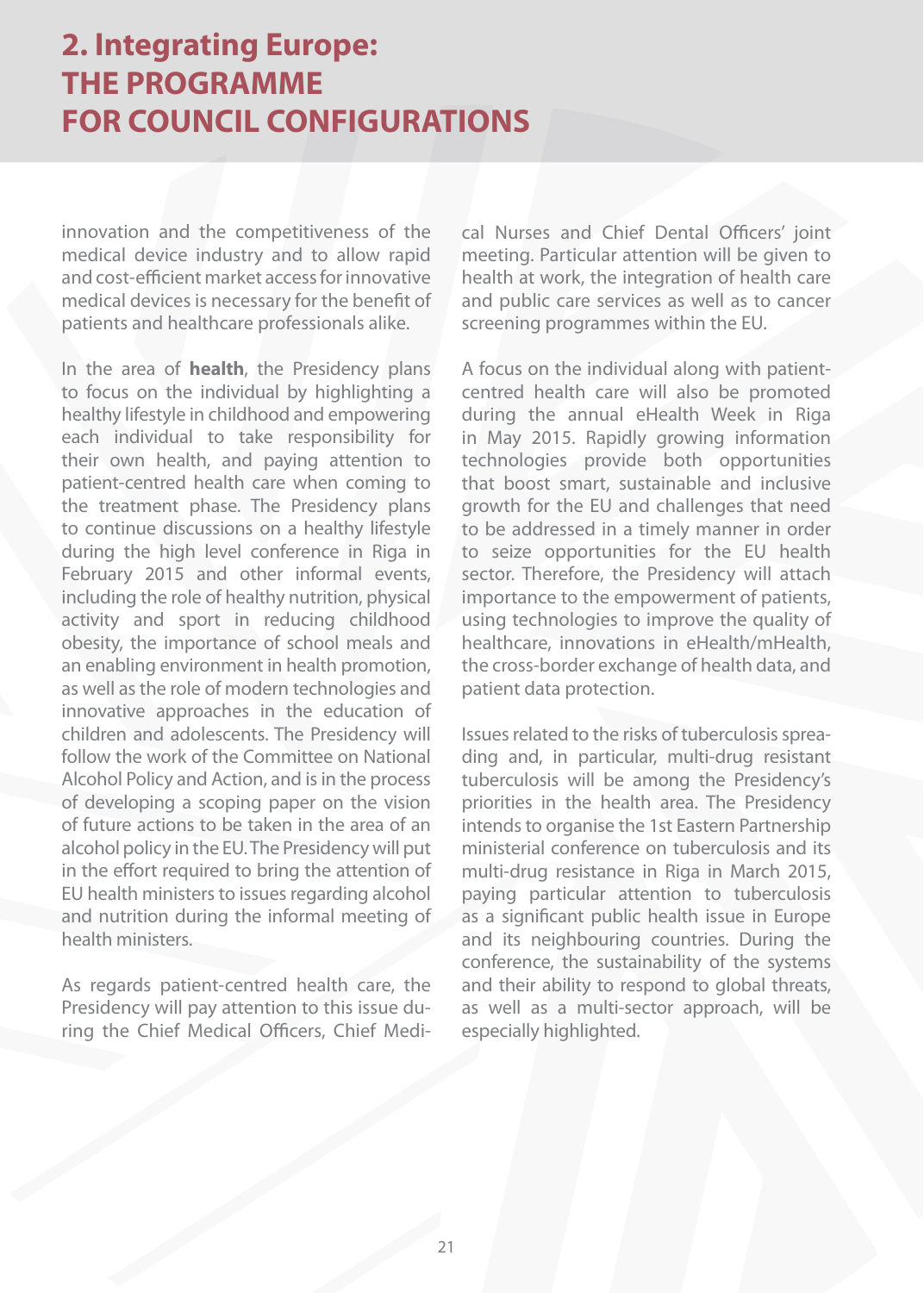### **F. Competitiveness**

**Competitiveness is the driving force for the EU's economic growth and development, and the main source for new workplaces. In order to ensure long-term economic development, the Presidency's efforts will be dedicated towards those policy areas which have a significant impact on the EU's competitiveness: strengthening the Single Market, fostering industrial competitiveness and better regulation of and support for small and medium-sized enterprises (SMEs). Research and innovation are of pivotal importance for European competitiveness and employment as providers for new sources for growth. These policy issues also go hand-in-hand with the review of the Europe 2020 Strategy and the European Semester process, where EU competitiveness and growth are in the spotlight. The Presidency will advocate measures that facilitate trust and confidence in the Digital Single Market and in cross-border electronic activities.** 

Within the Council, the Presidency will hold a discussion and seek the adoption of the Council conclusions drawing up further directions and priorities for the **EU Single Market policy**. In this regard, ensuring a Single Market-friendly regulatory framework and the better functioning of the principle of mutual recognition, the further development of the Single Market for goods and services, the Digital Single Market, and also Single Market governance issues will be addressed. In the context of ongoing work on the Digital Single Market Strategy, the Presidency is planning to hold a political discussion on Digital Single Market issues. The Presidency will also prioritise work on the pending proposals under the Single Market Act II. The Presidency will keep a focus on further enhancing the Single Market of services, including possible discussions on services at the High-Level Group for Competitiveness and Growth. The Presidency will encourage the use of competitivenessproofing, making it possible for policymakers to see the well-grounded impact of the proposal on business competitiveness and allowing it to take further decisions. The Presidency has attached significance to the **governance of the Single Market**. Particular focus will be devoted to the adoption of purposeful and high-quality EU legislation, to

quality and timely transposition, as well as to the rigorous and uniform enforcement of EU harmonisation legislation on the ground.

**Industrial policy** will play an important role in enhancing European competitiveness in building on the identified strengths and upgrading the competitiveness of European industry. Fostering industrial competitiveness will be at the centre of the Presidency's activities, including the ensuring of a further integration of the Single Market, the development of industrial cooperation, and improving the overall business environment for European companies. The Presidency will work on the development of a proactive and integrated industrial policy in Europe which aims at responding to the needs of the changing economic situation and strengthening a coordinated approach for industrial competitiveness through all relevant EU policies. Work will be carried out in the industrial policy area in the context of the activities planned within the Commission Work Programme 2015. In this regard, the Presidency will particularly emphasise the digitalisation aspects of EU industry.

Regarding the general framework for **SMEs**, the Presidency will continue to monitor the actions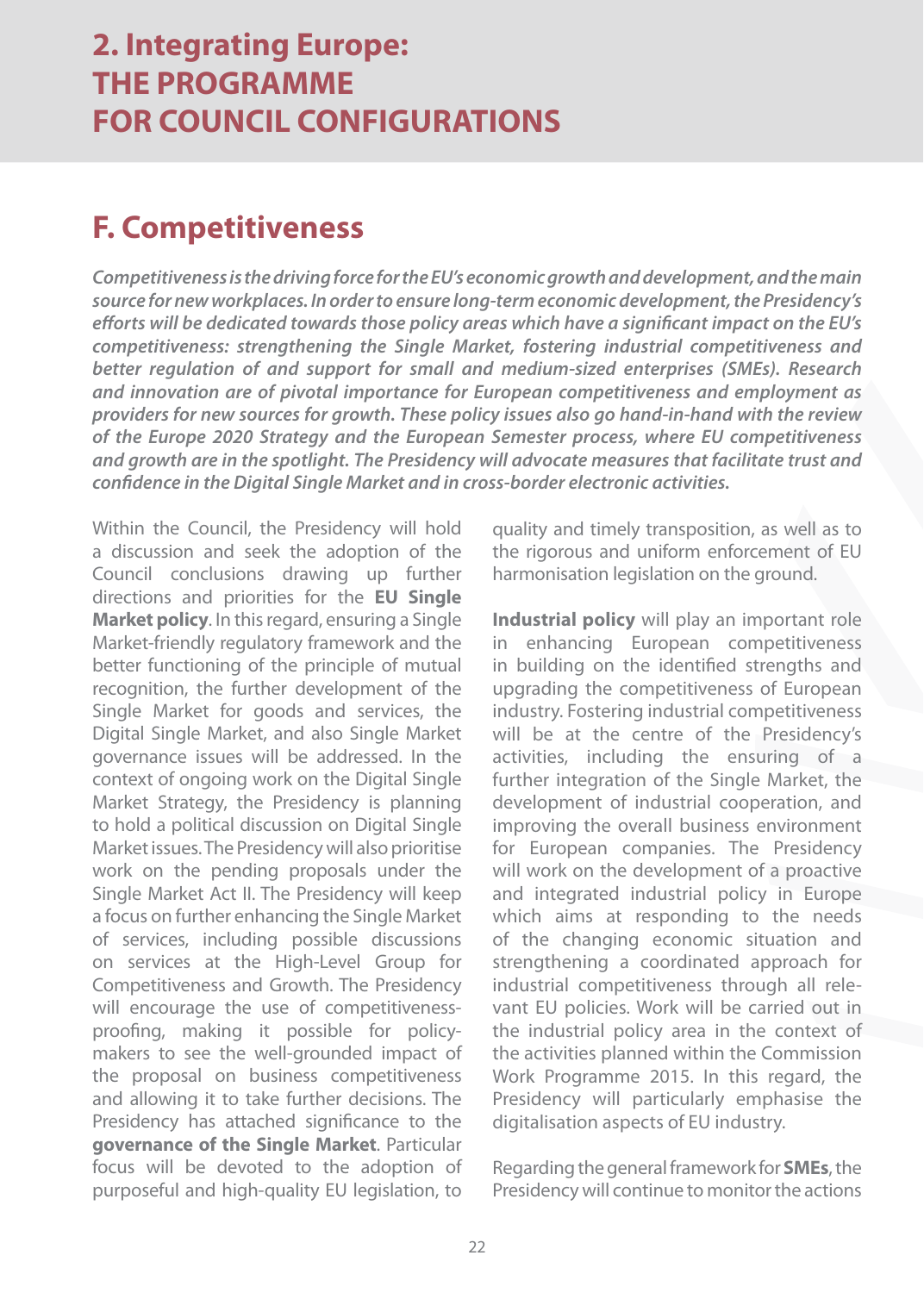carried out during the review of the Small Business Act (SBA). Access to funding is one of the major problems that SMEs have faced in recent years and it is one that they are still facing. The narrow set of financing resources that are typically available to SMEs makes them more vulnerable to the changing conditions in credit markets. Therefore the Presidency acknowledges that EU instruments such as COSME and Horizon 2020 should operate in conjunction in facilitating and improving access to finance for SMEs. Emphasising the topical nature of access to funding for SMEs, for the first time the Presidency plans to organise 'Innovative Enterprise Week', which will serve to raise awareness of the available financial instruments, facilities, and accompanying measures that were launched under Horizon 2020 to enhance access to finance for research, innovation, and SMEs.

A more competitive Europe will be the guiding principle in the context of the **Europe 2020 Strategy mid-term review**. The Presidency will seek to ensure the role of the Competitiveness Council in reacting to the Commission's proposals and facilitating discussions to refocus policies that foster growth and competitiveness.

In the field of **consumer protection**, the Presidency will seek to reach an agreement with the European Parliament on the Package Travel Directive, which aims at strengthening consumer protection in the tourism sector. The Presidency will also seek progress in terms of reaching an agreement in the Council and entering into negotiations with the European Parliament on the Product Safety and Market Surveillance Package, which aims to improve the functioning of the Single Market through simplified, more uniform and efficient safety rules.

Improved legal instruments in the field of **intellectual property** are essential for a positive business environment, the promotion of creativity and safeguarding European cultural diversity. The Presidency will focus on finalising negotiations with the European Parliament on the trade markpackage, aimed at making the trademark system in Europe more efficient and coherent. The Presidency will also work towards reaching an agreement with the European Parliament on the Trade Secret Directive, aimed at boosting technological cooperation and the exchange of know-how across national borders. Upon the publication of a legislation proposal on the revision of the EU copyright framework, the Presidency will initiate discussions seeking to facilitate creativity, innovation and the completion of the Digital Single Market. The Presidency will also contribute to advancing the ratification of the Marrakesh Treaty to Facilitate Access to Published Works for persons who are Blind, Visually Impaired, or Otherwise Print Disabled.

In the area of **the harmonisation of technical specifications** for motor vehicles, in order to make the internal market function better whilst maintaining a high level of safety and environmental protection, the Presidency will continue work on the proposal relating to emission limits and type-approval for non-road machinery, and additionally the Presidency will start to examine the proposal for a review of the Framework Directive on the approval type of motor vehicles and their components. In addition, the Presidency will resume the examination of the proposal for the simplification of the transfer of motor vehicles that have been registered in another Member State.

The Presidency will also seek to close negotiations with the European Parliament on the proposal for Cableways, which aims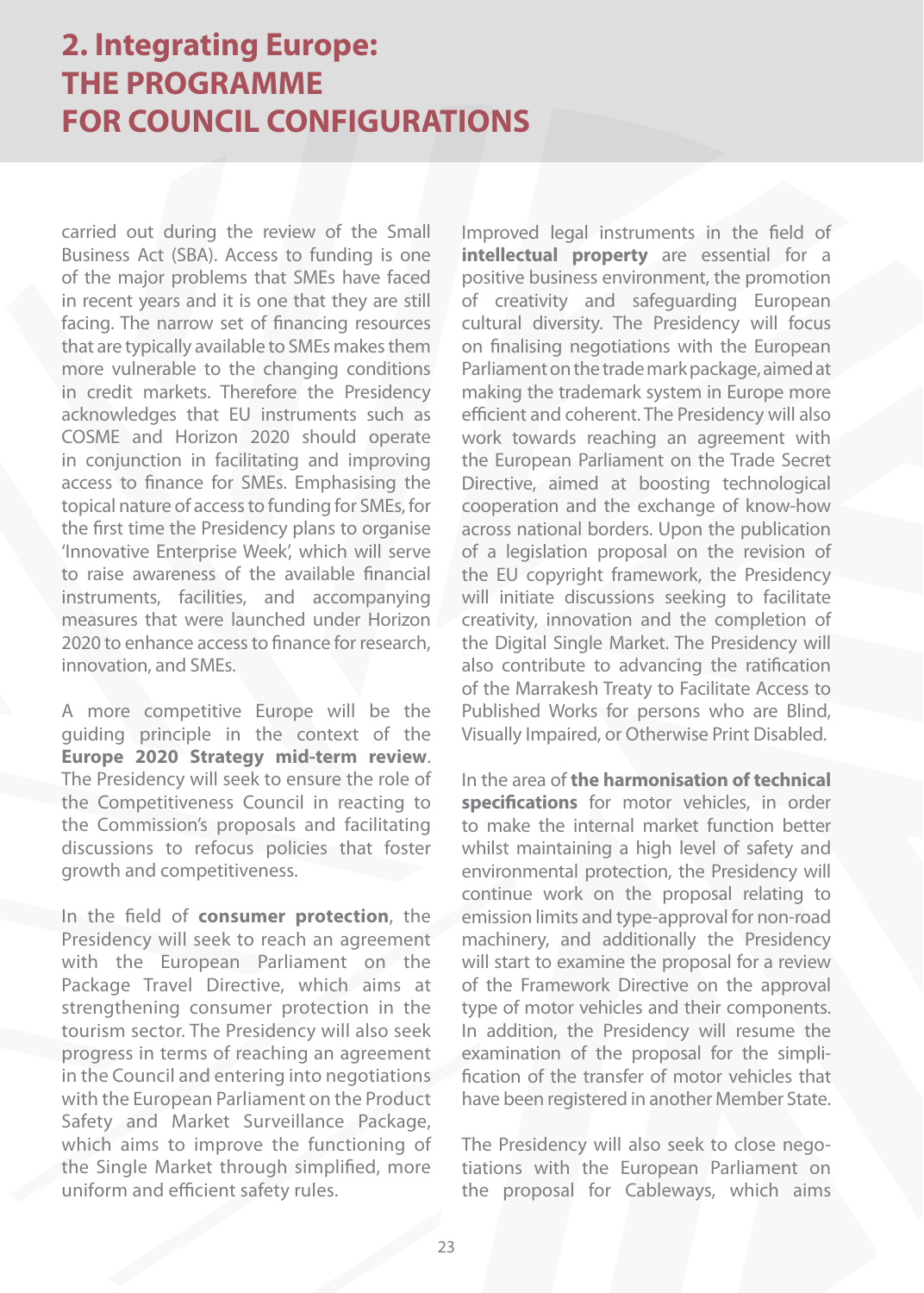to promote the internal market for safety equipment and subsystems while increasing safety requirements, the proposal for Gas Appliances, which addresses issues that are related to the reliability of equipment during its cycle of use, as well as the proposal for Personal Protective Equipment, which will increase the level of equipment safety in order to reduce the number of accidents in the workplace and increase productivity.

The Presidency will continue work on the **company law** and corporate governance package. As regards the revision of the Shareholders' Rights Directive, aimed at enhancing shareholder's rights over companies, the Presidency will seek a Council mandate to engage in trilogues with the European Parliament. The Presidency will work towards reaching a compromise in the Council also on the Single-Member Company Directive, designed to tackle obstacles that hamper the economic activities of companies (SMEs in particular) within the Single Market.

The Presidency will support the initiatives undertaken by the trio in view of further enhancing the functioning of the **Customs Union**, including in the field of governance of the customs-related Council Working Parties. With regard to the legislative proposals, due consideration will be given to the thematic examination of the Union legal framework for customs infringements and sanctions, and, once issued, to the pending proposal on the implementation of the FCTC Protocol. The Presidency will highlight matters relating to the management of the EU external border. Namely, with regard to international affairs, special attention will be devoted to relations with EU neighbouring countries, major trading partners and the coordination of the EU position to be taken in bilateral and multilateral fora. In order to provide a contribution to the Europe 2020 Strategy, there is a need to bridge **research and innovation** through fostering networks without barriers and the full exploitation of the potential of national research and innovation systems. In this context, building strong links between the Innovation Union and the European Research Area is essential. The Presidency will place an emphasis on the enhancement of the European Research Area (ERA) through the ERA Roadmap and improved ERA governance. In this regard, the Presidency will focus on ERA implementation aspects, EU added value and the optimal use of public investments in research. The Presidency will facilitate the implementation of the European Strategy Forum on Research Infrastructures (ESFRI) Roadmap and the European Research Infrastructure Consortium (ERIC) instrument, and will contribute to a better consistency between these instruments and smart specialisation strategies as well as regional and macroregional policies.

The Presidency will work to unlock the EU's digital potential towards achieving a thriving **data-driven economy**. Recognising that data is at the centre of the future knowledge economy and society, the Presidency will work on raising awareness of the importance of framework conditions, including fostering the open data policies and e-infrastructure that encompass the needs of research and innovation communities. The Presidency will explore ways of achieving faster and wider innovation through open, networked and data-intensive research.

Global societal challenges require responsible and reliable **science** which is aligned with values and needs of the European society. The Presidency will therefore raise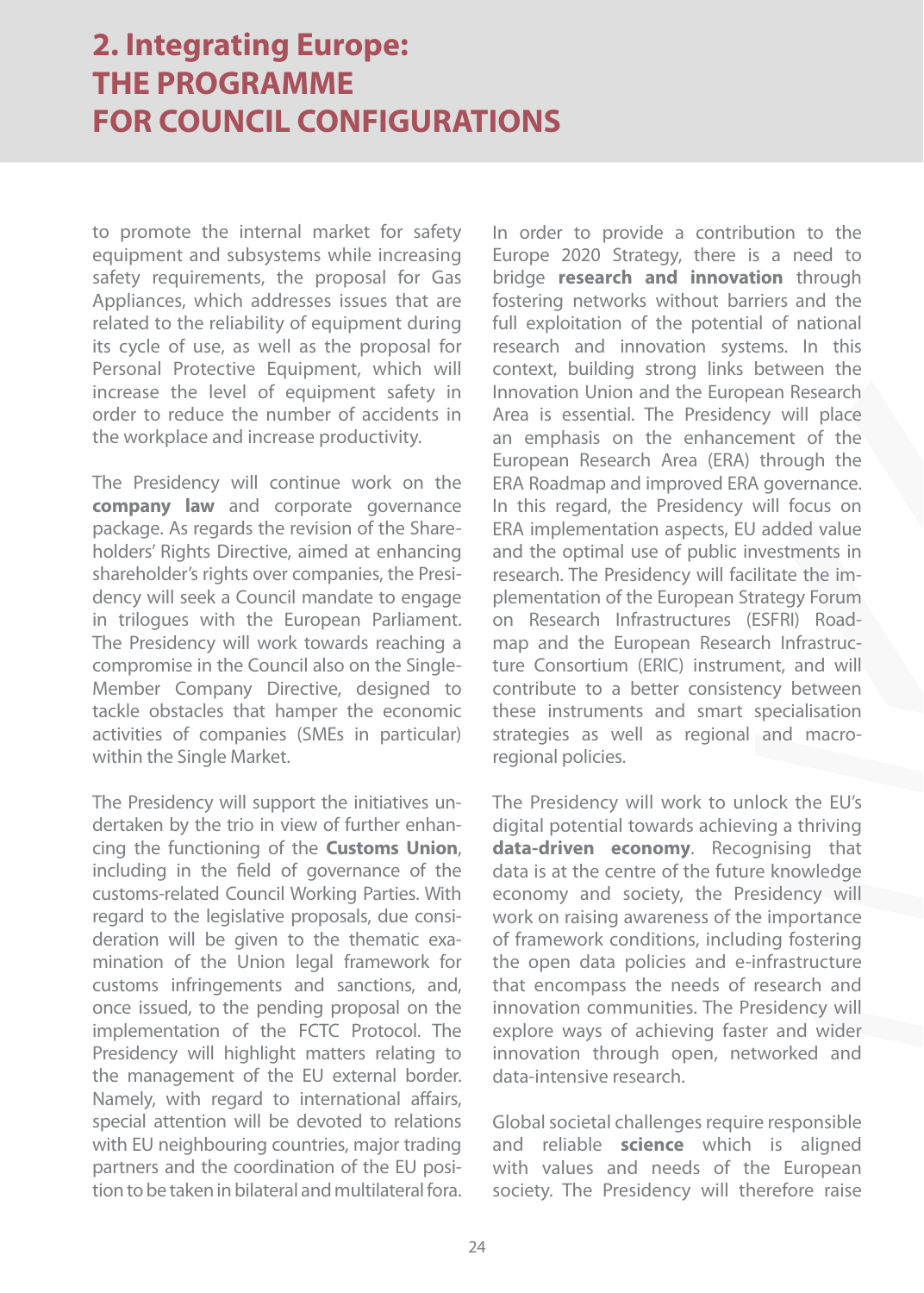awareness of the concept of Open Science (Science 2.0) with an aim of contributing to the wider debate on fostering the quality and excellence of European science, including through the digital dimension. The Presidency will advance the dossiers on scientific and technological research in specific regions, notably in the Baltic Sea Area with a particular reference to joint research programmes that have been undertaken by several Member States, whilst taking into account the forthcoming evaluation of the Baltic Sea Research and Development Programme (BONUS). The Presidency will also facilitate work on the final evaluation of the Seventh Framework Programme and will closely monitor the results of the initial phase of the framework programme, Horizon 2020, to ensure the exploitation of the full potential of the programme in terms of the scientific, industrial and social growth of the EU, including the appropriate synergies with the European Structural and Investment Funds.

In the field of **space policy**, the Presidency will follow the evolution of discussions in the Council on future relations between the EU and the European Space Agency (ESA), and

possible lines of action on the way forward. The Presidency will also welcome broader discussions on the future development of an integrated and comprehensive EU Space Strategy, bringing together the efforts of individual Member States and EU policy instruments. The Presidency recalls that the Galileo and Copernicus Programmes are expected to create substantial market opportunities for European industry and SMEs through the development of downstream services and applications, which require continuous and sustained access to data. Therefore, a further discussion is needed regarding high resolution Earth observation satellite data (HRSD) in order to facilitate fair and reliable access and free circulation of data throughout the EU. The Presidency will follow the implementation of the Horizon 2020 part on space research with an objective to foster a cost-effective competitive and innovative space industry, including SMEs. The Presidency acknowledges the importance of the development of Space Surveillance and Tracking (SST) capability at the European level to exploit existing national and European civil and military assets, with the aim to tackle the problem of space debris.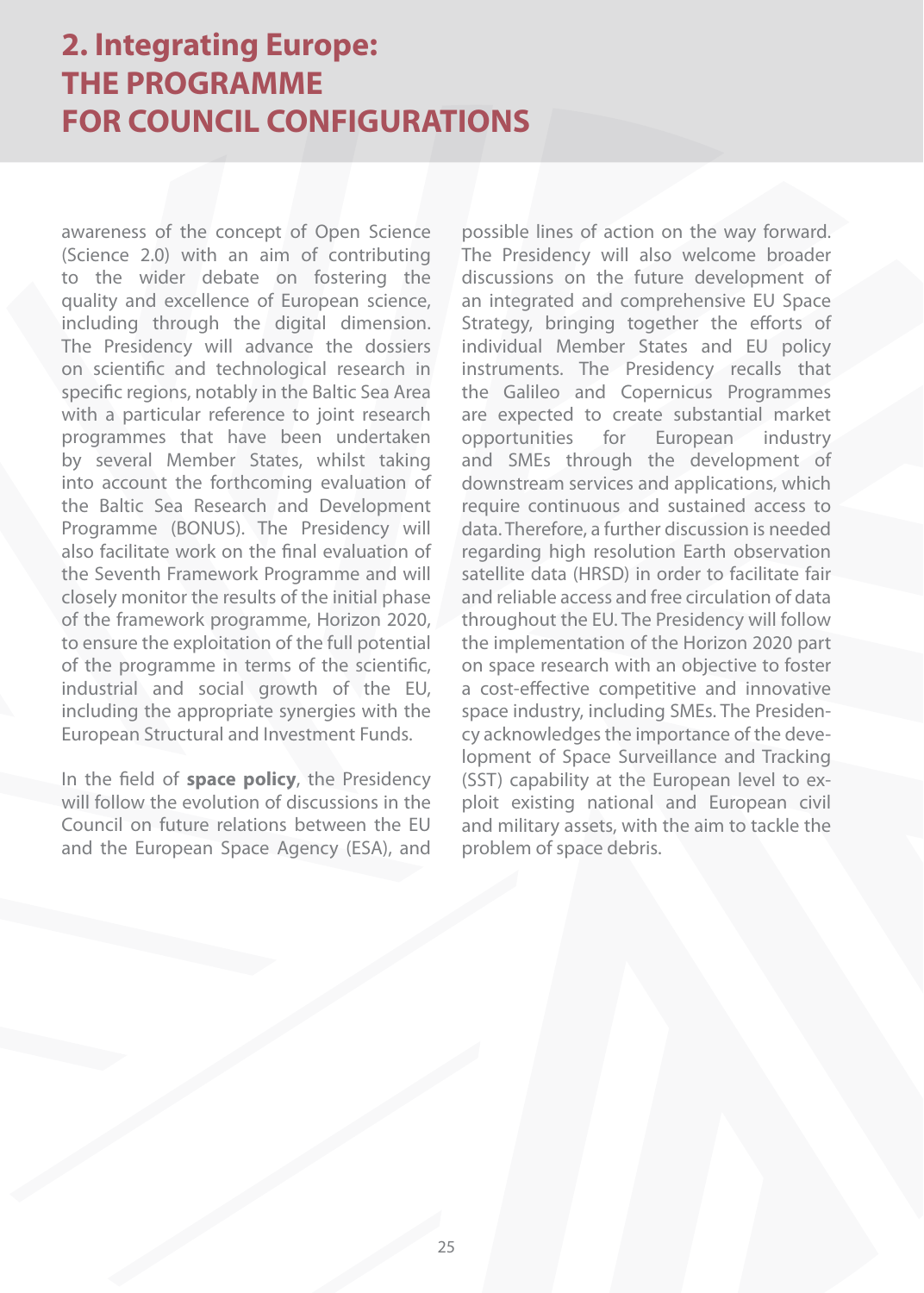#### **G. Transport, Telecommunications and Energy**

**A forward-looking development of infrastructure and networks is fundamental for enhanced European competitiveness and the well-functioning of a single market. Safe, sustainable and user-orientated transport, telecommunications and energy connections across European borders are necessary to encourage EU citizens and goods to travel, connect, and benefit from the Transport, Telecommunications and Energy Council (TTE) three sectors. EU economic growth will gain from the TTE Council's continuous focus on strengthening the Internal Energy Market and energy security aspects, enhancing trust in the Digital Single Market, and the implementation of the Europe 2020 Strategy in the context of its mid-term review. Connecting up the transport, energy and digital networks in an efficient and sustainable manner requires concerted European efforts in stimulating and mobilising investments.** 

The **land transport** policy objectives are to promote efficient, safe and secure travel for passengers and goods, an area in which citizens and enterprises participate in facilitating these goals. Strengthening the European railway network will be a distinctive part of the Presidency. Progress on the Fourth Railway Package is instrumental for the development of the single EU transport area, which contributes to a more competitive and modern public transport infrastructure across the EU. The Presidency will continue the discussions on all parts of the package. The Presidency will work to finalise negotiations with the European Parliament on the technical pillar based on substantial progress that has been achieved during previous presidencies. In order to achieve further progress on the remaining elements of the package, discussions started by the Italian Presidency will be continued. To maintain high levels of road safety, the Presidency will ensure that the final adoption of the Cross-Border Enforcement Directive is ensured within the time limits that have been set out by the Court of Justice. The Presidency will also formalise the agreement reached on the weights and dimensions proposal. A policy debate on the planned interim review of the Road Safety Policy Orientations may be envisaged, allowing the Member States to give their input in this crucial subject. In order to highlight the importance of the common Trans-European Transport Network (TEN-T) and the established corridors, the Presidency intends to enable a ministerial discussion that would focus on the development, implementation and financing of the TEN-T transport network infrastructure. This will be also an opportunity to look at the practical implementation of the Investment plan for Europe in the field of transport. In this context, the next TEN-T Days will take place in Riga at the end of June. Furthermore, given the high priority the Presidency attaches to the development of efficient Asia-Europe transport corridors, the Third ASEM Transport Ministers' Meeting will be held in Riga on 29-30 April 2015.

The **aviation** sector, which smoothly connects the EU both internally and with the rest of the world, is a prerequisite for a competitive and prosperous Europe. Europe is experiencing sustained air traffic growth that calls for a reform of air traffic management in Europe in order to conduct operations under the safest, most cost-efficient, flight-efficient, and passenger-orientated conditions. Therefore, the Presidency will be open to continue the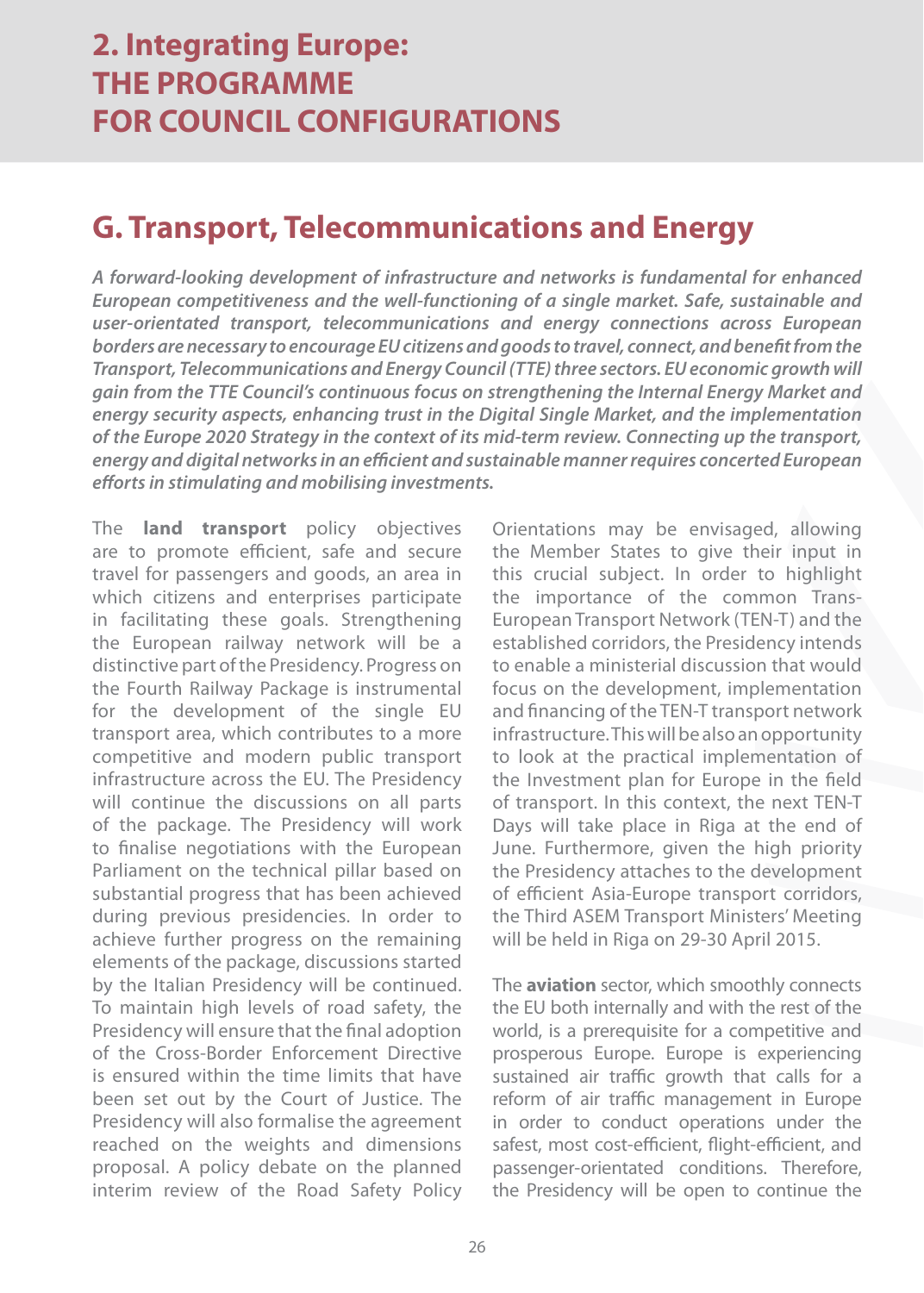work on the SES II+ package as well as the slots proposal, provided that there is a solution on the bilateral issue among the Member States concerned. Moreover, the Presidency would be ready to seek progress in the Council on the proposal concerning the minimum rights for air passengers. The Presidency believes that it is the right time to start a political discussion on Remotely Piloted Aircraft Systems (RPAS). Therefore, the Presidency intends to devote attention to this rapidly developing area during the Aviation Conference in Riga.

**Maritime transport** is and will be an important long-term contributor to Europe's economy and the quality of life of the European people. The Presidency will strive to secure the right international environment for maritime transport and intends to promote all the initiatives facilitating growth and enhancing competitive European shipping. As regards the ports sector, once the European Parliament has adopted its first reading position, the Presidency may seek further progress on the Commission's proposal to establish a framework for market access to port services and the financial transparency of ports.

The EU's **inland waterway transport sector** is an important catalyst for the future development of the EU internal market and a more sustainable and effective transport network. With this in mind, the Presidency will endeavour to start work on the revised proposal laying down technical requirements for inland waterway vessels.

**Telecommunications** is one of the fastestevolving sectors globally, and one in which the Digital Single Market provides a substantial growth potential for Europe. Communication networks and technologies should become a driving force for the economy and for

innovation in Europe. Through the process of seizing and preserving these opportunities, the EU must ensure that Europe's citizens and businesses are getting the most out of digital technologies. Improving cybersecurity is a pre-condition for the functioning of our societies and economies. We see the Network and Information Security Directive (NIS) as an important tool for improving the quality of cybersecurity, both on a national and EU level, and for facilitating international cooperation. Acknowledging that the NIS Directive proposal has entered its final phase, the Presidency will work towards reaching an agreement with the European Parliament.

In view of making further progress in strengthening the Digital Single Market and in evolving the legal framework, the Presidency will seek an overall compromise on the proposal for a regulation laying down measures concerning the European single market for electronic communications and to achieve a Connected Continent (TSM). The guiding principle will be to find a balance between a high quality of services and a reasonable cost for European citizens. The Presidency also intends to make an effort to finalise the work on the Web Accessibility Directive, which aims to improve the accessibility of public sector bodies' websites to all users, in particular people with functional limitations. The Presidency aims to make significant progress regarding the Decision establishing a programme on interoperability solutions for European public administrations, businesses and citizens (ISA2 ) in order to support cross-border and cross-sector interaction for European public administrations, enterprises and citizens.

The Presidency will facilitate the discussions among the Member States regarding the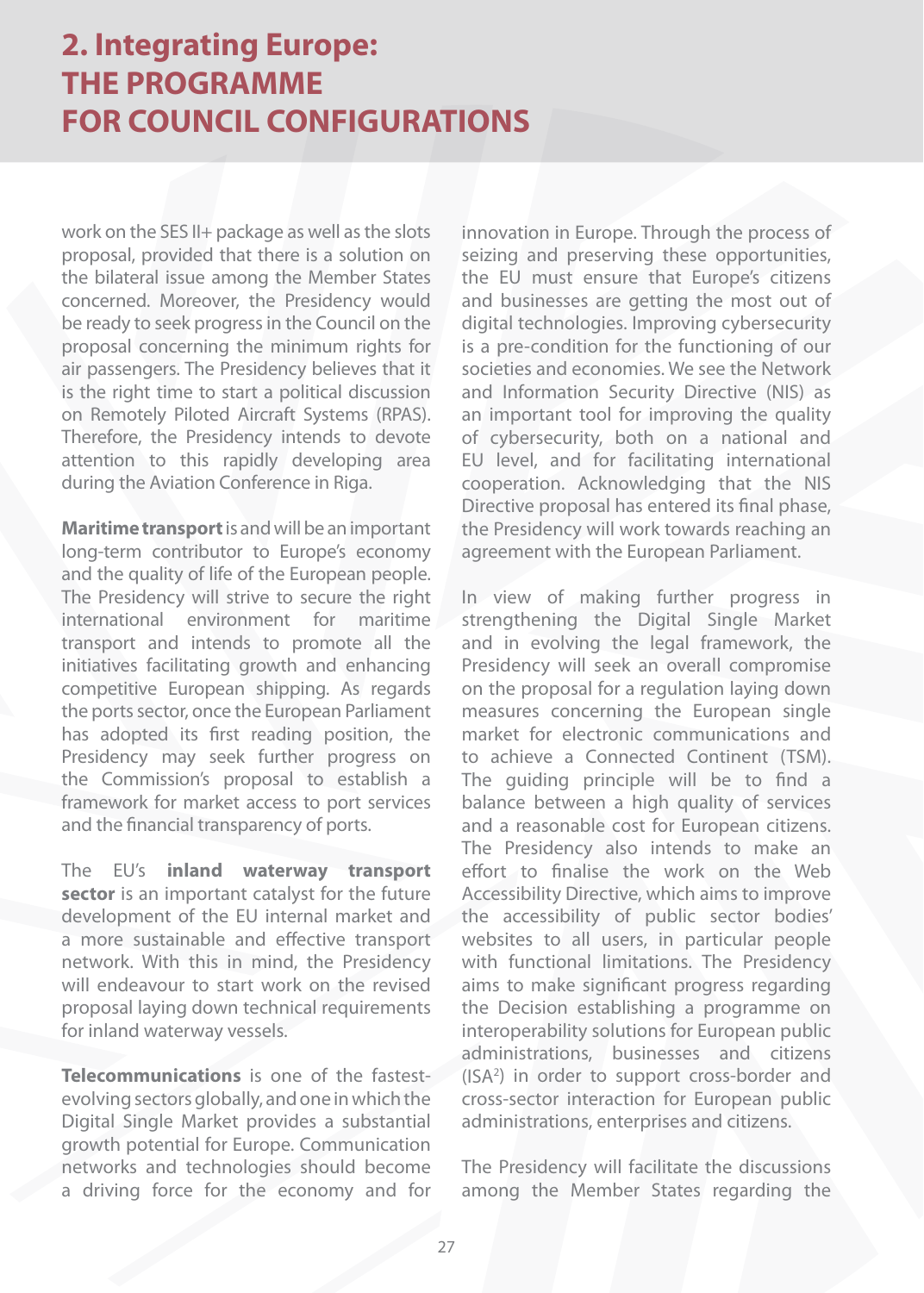Europe 2020 mid-term review and the Annual Growth Survey in relevant Council formations, where special attention will be paid to digital aspects. The Presidency is planning also to organise and host the Digital Assembly in Riga in June 2015 to discuss emerging challenges related to the building of a vibrant digital economy and society in Europe.

To address additional efforts needed to advance the establishment of the **Digital Single Market**, which would increase European competitiveness and respond to existing challenges, the Presidency plans to hold political discussions on the anticipated Digital Single Market Strategy. In order to advance further digitalisation, the Presidency in general will attach great importance to the principle of 'digital by default' – the Presidency will highlight discussions on digital skills and the next steps regarding the promotion of eGovernment. Attention will be also devoted to the aspects of interoperability, web accessibility and the digital transformation of the public sector in order to make it efficient and innovative.

In connection to the **external digital agenda**, the main issue for the Presidency will be internet governance. The Presidency will closely monitor, and if necessary, act upon, the developments in this field, especially taking into account the approaching announced transition of the stewardship of the Internet Assigned Numbers Authority (IANA) function and enhancing the accountability of the Internet Corporation for Assigned Names and Numbers (ICANN).

Within the **energy policy** sector, the Presidency will focus on the development of the Energy Union concept, recognising five pillars identified by the Commission and

following an open dialogue with the Member States. The Presidency will devote its efforts to ensuring that the discussions on the Energy Union concept are launched in early February and the main principles are defined within the first quarter of 2015. Following the establishment of the Energy Union process, the Presidency would work on the implementation plan. The Presidency intends to continue discussions on the completion and further development of the internal energy market. First of all, it will pay attention to energy infrastructure, inter alia to the aim of ending Member States' isolation from European networks by 2015, and to the 10% interconnection target. The Presidency will invite the Commission to provide monitoring data on recently adopted projects of common interest (PCIs), and will follow the process of creation of the second list of PCIs. Secondly, the Presidency will pay attention to such crucial elements of the internal energy market as the regulatory framework (especially network codes for electricity and gas) and accompanying measures on the retail markets.

Energy security is an important part of the Presidency's work programme. Taking into account the October 2014 European Council conclusions, the Presidency will continue to follow the implementation of European Energy Security Strategy. Assessment of the implemented short term measures would provide significant input for further discussions. The Presidency is also committed to contribute towards medium and long term actions.

Regarding the 2030 Framework for Climate and Energy Policy, following the decisions of the European Council in October 2014 the Presidency will work on a coherent governance model. Complying with this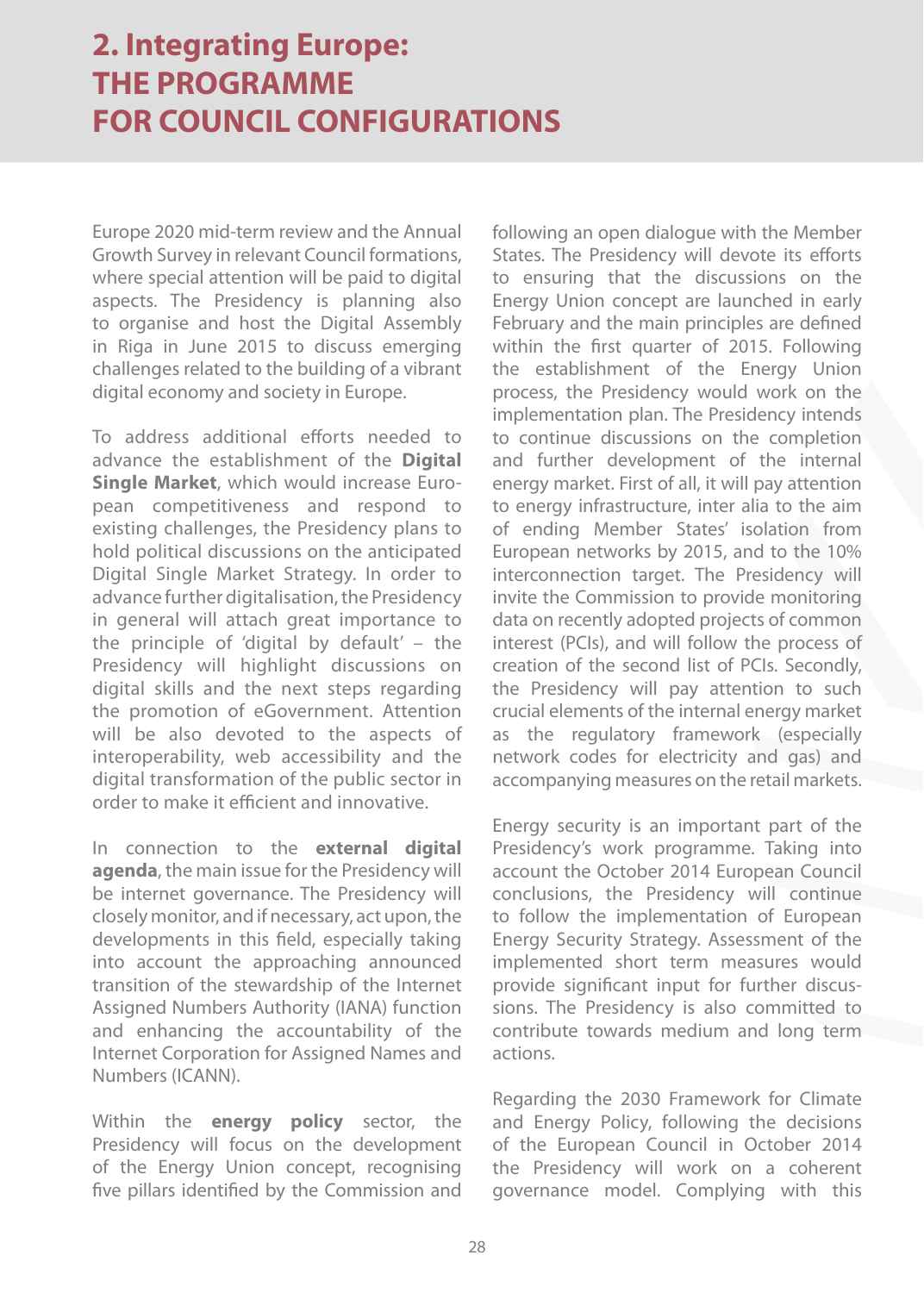task, as well as respecting future outcomes of the Paris Conference, the first elements of the governance structure will be developed. In this context the central issue would be the assessment of the benefits that regional cooperation could provide.

The Presidency will continue the efforts of previous Presidencies towards the development of a sustainable energy policy and, in particular, will aim to reach a second reading agreement with the European Parliament on the Indirect Land Use Change (ILUC) proposal. The Presidency will continue moving towards a more energy efficient Europe. Moreover, the Presidency will support and facilitate work that is aimed at the improvement of the Energy Labelling Directive and the Eco-Design regulations for respective groups of products.

The Presidency will pay due attention to ongoing negotiations on energy issues within international fora, including within the European neighbourhood, and will further explore the modernisation of several multilateral cooperation formats, such as the Energy Community and the Energy Charter.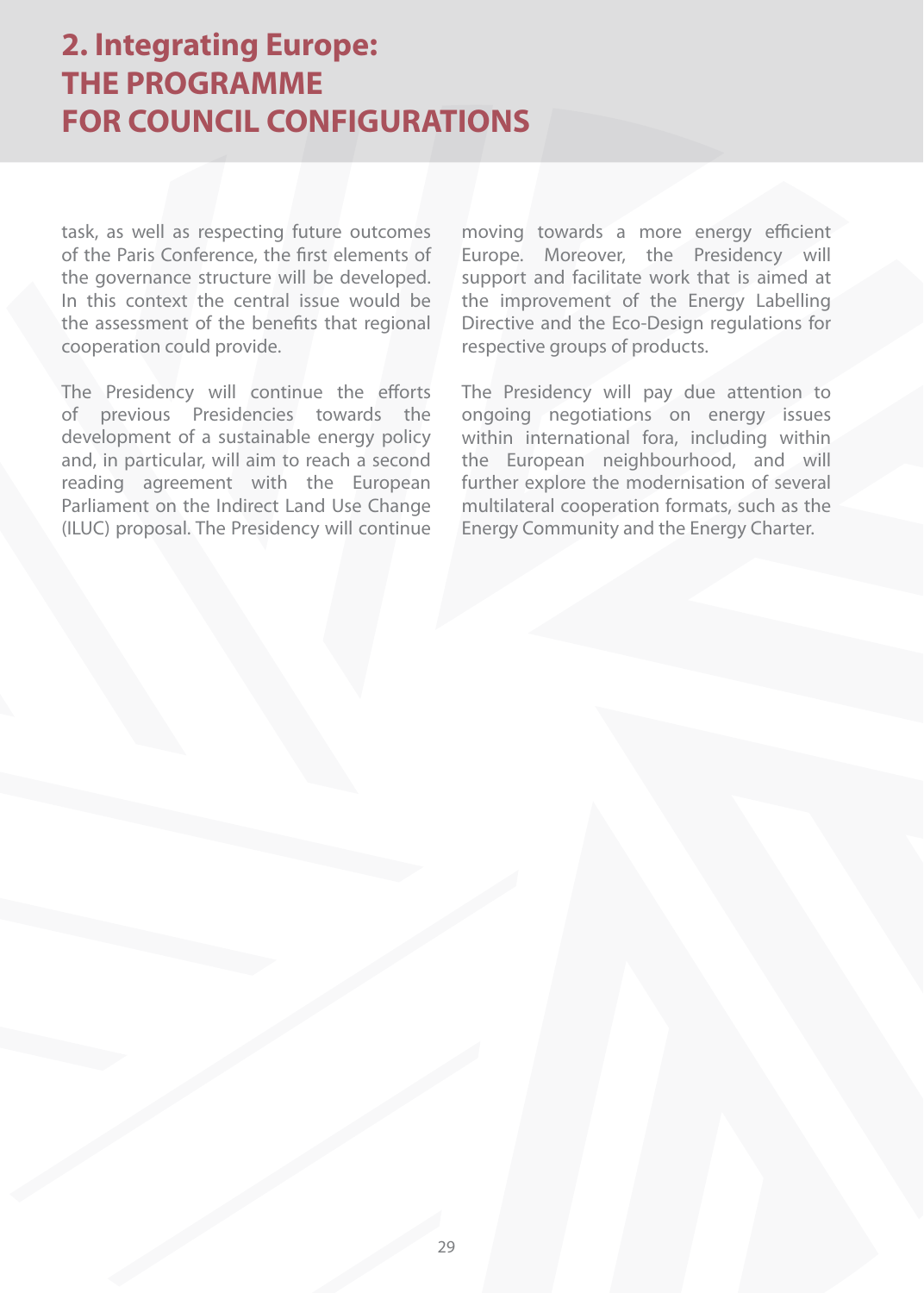#### **H. Agriculture and Fisheries**

**The basic function of agriculture and fisheries is to provide consumers with safe and healthy food, while preserving the environment and ensuring the vitality of rural areas. The Presidency will drive forward measures that help areas to be competitive when it comes to job creation, qualitative and sustainable agriculture, the food industry, and the forestry and fisheries sectors. In order to enhance the competitiveness of European agricultural production, the Presidency will continue to promote the development of sustainable, innovative and environmentally friendly agricultural, food, and fisheries sectors throughout the EU. The Presidency will also continue to support all the efforts towards ensuring that animal and plant health and food safety standards are strengthened and enforced in the whole of the agri-food chain.** 

Simplification is one of the main cornerstones of the reformed **Common Agricultural Policy**. Therefore, the Presidency will pay particular attention to this issue. The Presidency will explore the possibilities to advance work on the Commission proposals to revise the aid schemes for the supply of fruit, vegetables and milk to schools, thus improving healthy eating habits amongst school children. The simplification of the **administrative procedures** and the safeguarding of quality will be considered whilst examining the Commission's proposal for a review of the regulation regarding organic farming, therefore also contributing to the efficiency of checks and balances, a more reliable import regime, and also fraud prevention.

To provide simple but effective **veterinary** legislation and to assure a high level of human and animal health protection, the Presidency intends to work towards reaching an agreement with the European Parliament on the legislative proposal on animal health, which sets out a clear and single legal framework for the prevention and control of animal diseases that are transmissible between animals and to humans. As the proposal introduces the principle of biosecurity as one of the key tools for the prevention of transmissible diseases that can be spread within the animal population, the Presidency will organise an international seminar in Riga during spring 2015 which will focus on the need for increased biosecurity.

In order to establish the basis for a more integrated and horizontal approach on **official controls** in the whole agri-food chain, the Presidency will continue work towards a compromise among the Member States and intends to launch negotiations with the European Parliament aiming to reach an agreement on the regulation for official controls along the food chain. The Presidency will continue to work also on the legislative proposal for a regulation on the zoo-technical and genealogical conditions for trade in and imports into the Union of breeding animals and their germinal products, as well as regulations regarding the placement on the market of veterinary medicines and medicated feed.

Particular efforts will be devoted to the **food**  safety area. In this regard the Presidency will strive to finalise work on the legislation on novel food and reach an agreement with the European Parliament on caseins and caseinates. This will contribute to ensuring food safety and good public health, and will secure the functioning of the internal market,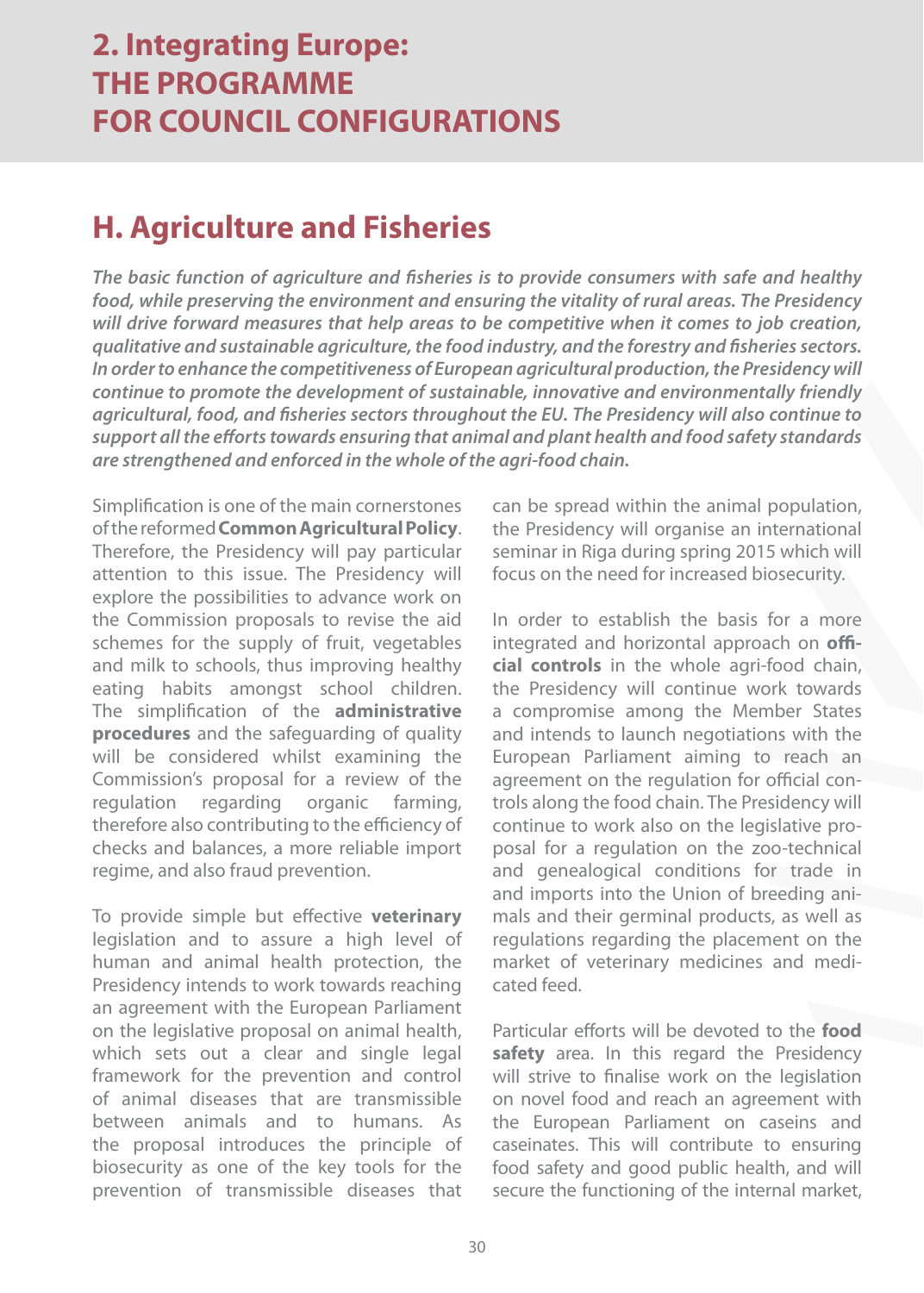whilst also supporting food sector innovations, providing more uniform conditions for business operators and aligning the EU requirements to the relevant international standards.

When taking into account the International Plant Protection Convention (IPPC) and highlevel EU **phytosanitary standards** in health and environmental policies, the Presidency will continue discussions on the compromise text on a harmonised approach to protective measures against pests on plants as part of a package of legislation reviews that are related to the health of plants. The Presidency will also start the examination of the fertilisers regulation and will continue representing the interests of the EU and its Members States under the International Plant Protection Convention, which aims to incorporate and strengthen these interests in the area of phytosanitary matters, on an international basis in accordance with the Commission on Phytosanitary Measures (CPM) 9 agenda.

The Presidency will target common efforts in order to achieve a balanced and efficient EU approach towards the implementation of the EU Forestry Strategy. With the aim of ensuring sustainable and responsible **forest management**, the Presidency will continue to promote the European model of forest management globally. An endeavour will be dedicated also to the elaboration of the EU position and representation of the EU model at the United Nations Forum on Forests in New York, in May 2015.

In order to ensure the sustainable management of **fisheries** and the goal to achieve Maximum Sustainable Yield for all stocks, the Presidency will work to ensure progress on the multi-annual management plans. A new framework of technical measures will be regarded as an essential element of this effort. The work on aligning various existing regulations with the Lisbon Treaty will be continued accordingly. A special effort will be devoted to the appropriate representation and coordination of the EU's position in the negotiations on fisheries partnership agreements with third world countries and to meetings that are planned within multilateral organisations and with the coastal countries on fisheries issues.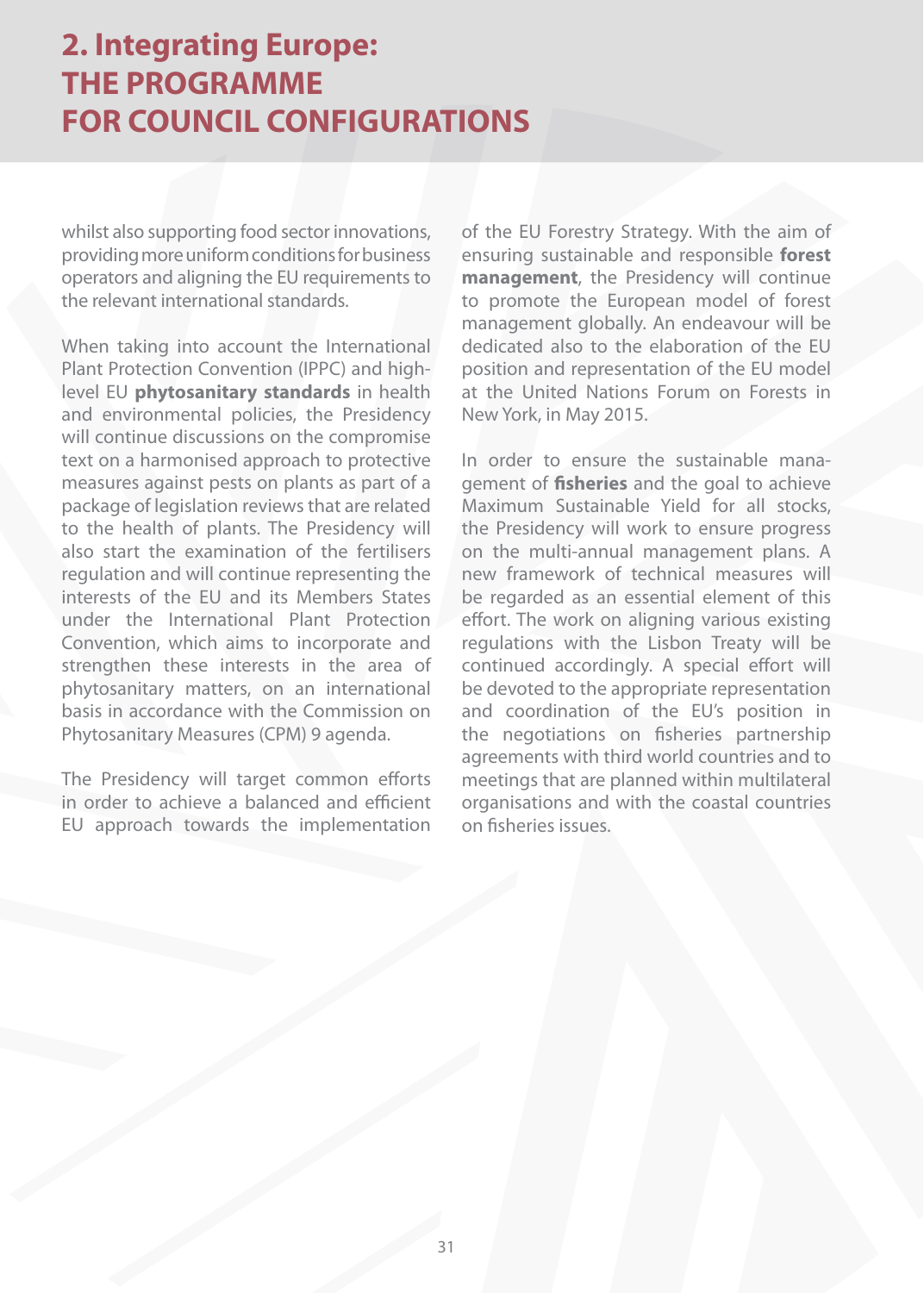#### **I. Environment**

**Action that can be taken to protect the environment and to promote the sustainable management of natural resources covers a wide range of areas, including biodiversity, ecosystems, air quality, waste management, water issues, and the sound management of chemicals. Based on the progress achieved by the end of 2014, the Presidency will continue to work on those issues that are related to the 2030 Framework for Climate and Energy Policy as necessary. As a priority issue, the Presidency will lead the preparation of the EU contribution to international climate negotiations with a view to reaching a new legally-binding agreement on the global climate change regime in Paris at the end of 2015. The Presidency will pursue ongoing efforts towards a reduction of environmental pressures and will facilitate policy processes towards improving the quality of life for EU citizens, including the improvement of air quality.**

In the area of **climate change,** while taking into account decisions made by the October 2014 European Council, the Presidency will move forward with the legislative proposal on the Market Stability Reserve to strengthen the EU Emissions Trading System as a market-based mechanism and to improve the operation of the carbon market. The year 2015 will be a crucial year for international climate change negotiations. One of the most important items on the Presidency's agenda will be the preparations for a global agreement on a climate change regime for the post-2020 period, to be concluded in Paris at the 21st Conference of Parties of the United Nations Framework Convention on Climate Change (UNFCCC). The preparation, submission, and representation of the EU position at the UNFCCC meetings will be crucial in advancing the negotiations towards reaching an agreement. The political debate within the Environmental Council and the exchange of views during informal meetings of Environment Ministers will provide further guidance.

Concerning the **resource efficiency and green growth** agenda, the Presidency will organise a debate of the Environment Ministers in March on the further integration of environment aspects in the European

Semester process and in the Europe 2020 Strategy, in particular with regard to resourceefficiency. The Presidency will also follow closely the initiatives to promote a circular economy and efficient waste management. In the field of air quality, the Presidency will continue to work towards achieving better air quality throughout Europe, in particular by seeking a deal on the proposal for the Directive for Medium-sized Combustion Plants. With a view to the Biodiversity Strategy mid-term review, the Presidency will organise discussions during the informal Environment Ministers meeting as well as expert discussions to provide input.

The Presidency aims to provide input into numerous **international environmental processes.** These processes range from the sound management of chemicals to waste, from biodiversity and species protection to biosafety, and will require intensive and detailed preparations within the Council and a coordination of the EU positions for international meetings. The Presidency will coordinate the EU's position and participation at the back-to-back meetings held by the Conference of the Parties (COP) for the three UN Chemicals and Waste Conventions (the Rotterdam, Stockholm and Basel Conventions),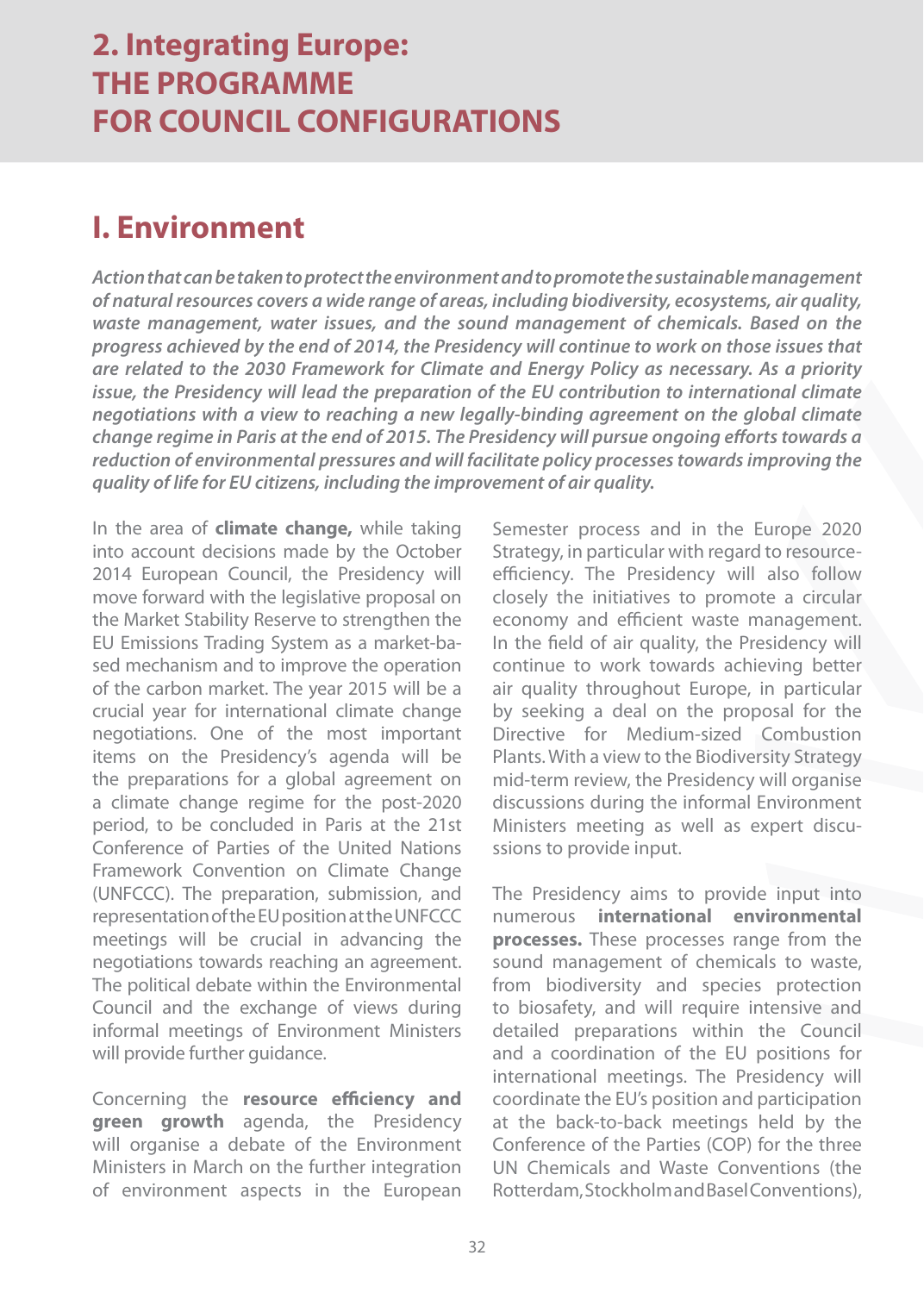which will be held under the leitmotif, 'From science to action' and which will be one of the major international environmental events held during the Presidency. Therefore, the Presidency will facilitate, as necessary, the EU's input in the preparation for the entering into force of the Minamata Convention on Mercury. Equal importance will be given to the preparation for the Conference of Parties to the Convention on Wetlands of International Importance, especially as Waterfowl Habitat, known as the Ramsar Convention. In the context of the Working Group of the Parties on Environmental Impact Assessment and Strategic Environmental Assessment under the Espoo Convention and the Working Group of the Parties under the Aarhus Convention on the international agenda, the Presidency will facilitate the preparation of EU contributions as appropriate for the respective Convention Working Groups. The year 2015 in international fora will be crucial when it comes to arriving at a universal post-2015 framework for sustainable development and poverty eradication. The Presidency will place a strong emphasis on shaping a comprehensive EU contribution to international negotiations on sustainable development objectives and sustainable development goals leading up to the UN Summit in September 2015.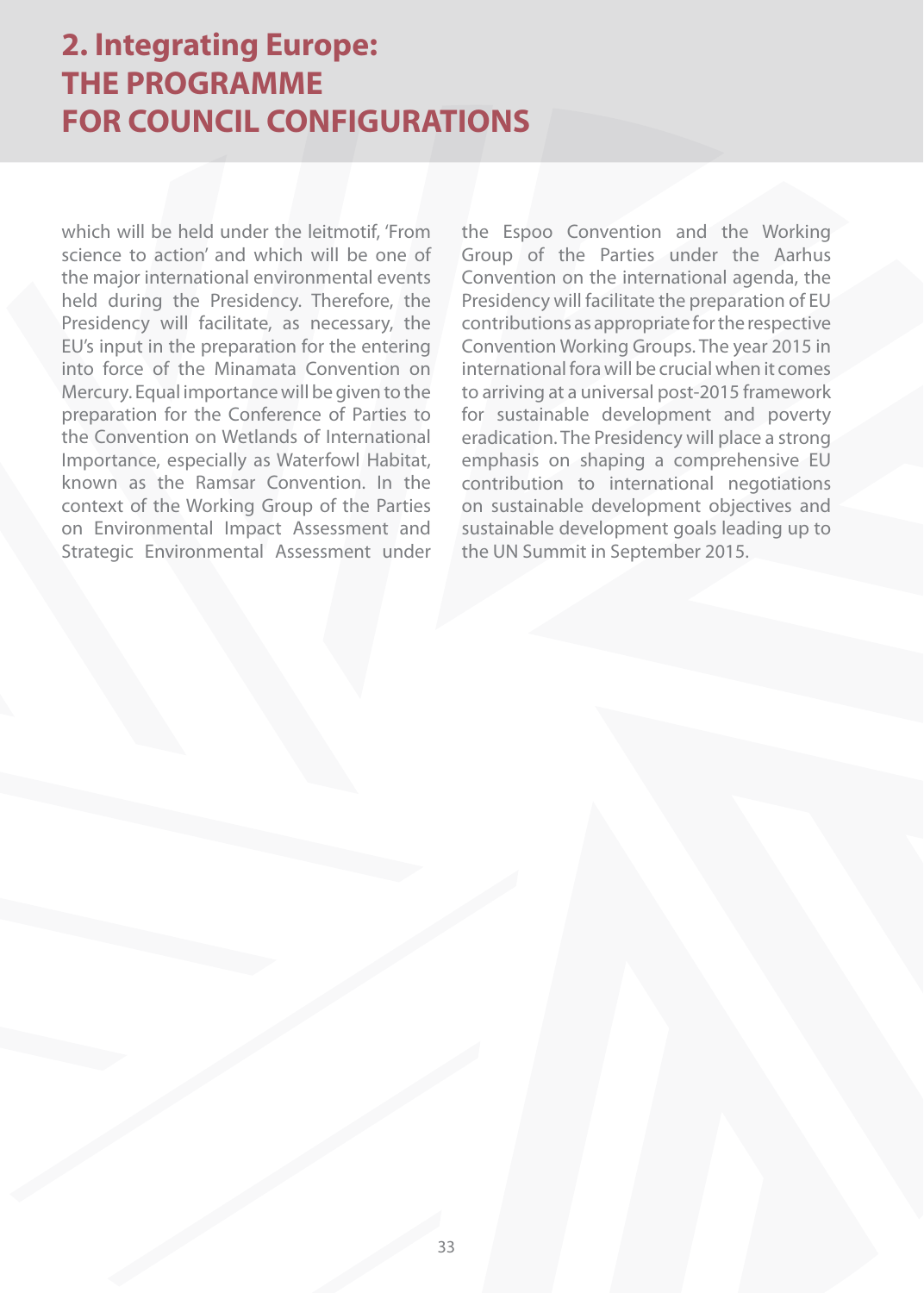#### **J. Education, Youth, Culture and Sport**

**In the framework of the Education, Youth, Culture and Sport Council, the Presidency will pay particular attention to developing a closer link with the broader economic and social challenges that the EU is facing, and to the EU growth and jobs strategy in particular. The Presidency is committed to enhance social well-being and the quality of life of European citizens by ensuring the full use of the potential of new digital technologies in education, culture, and the audio-visual sector. New technologies need to be employed to a greater extent when tackling the e-skills gap and maintaining the intrinsic values and principles of European citizens. A focus on strengthening communities at the grassroots level, specifically addressing various issues to boost child and youth empowerment, is essential for the further improvement of the EU's competitiveness and the EU's global role.** 

The Presidency intends to strengthen the important role of **education and training** in promoting economic growth, investments and well-being. In this regard the Presidency will focus on providing a new impetus for strengthening the education agenda in the context of the Europe 2020 Strategy and achieving the objectives that have been set. This should be done through developing a closer link between the Europe 2020 Strategy and the Strategic Framework for European cooperation in education and training (ET 2020). The 2015 Joint Report of the Council and the Commission on the implementation of 'Education and Training 2020' will not only assess the overall progress of the Strategic Framework in the form of an interim evaluation, but will have a much more forward-looking approach by seeking to establish priority areas and fields for cooperation during the next work cycle. The Presidency will facilitate discussions, therefore contributing to the preparation of the Joint Report 2015.

The Presidency will continue working on enhanced cooperation in **vocational education and training**, having regard to both previous achievements and current and future challenges, and will facilitate

discussions on the future of vocational education and training. It aims to strengthen cooperation in this sector among the EU Member States, candidate countries, EEA member countries, and social partners in order to ensure that education systems are able to provide people with the skills and competences they need in order to be able to succeed in the labour market.

The Presidency intends to further support the internationalisation of higher education. This will be achieved by strengthening **international co-operation in education** between European and Asian countries when holding the 5th ASEM Education Ministers' Meeting in Riga. The discussions will highlight the results and outcome of the ASEM Education Process since the 4th ASEM Education Ministers' Meeting (ASEMME4). The ministers will also discuss the priorities and activities for the next years in order to ensure closer cooperation among ASEM countries and to improve comparability between different education systems in both regions. Furthermore, an evaluation of the Bologna process is expected in the field of higher education with a view to preparing for the Bologna Ministerial Conference to be held in Yerevan, Armenia.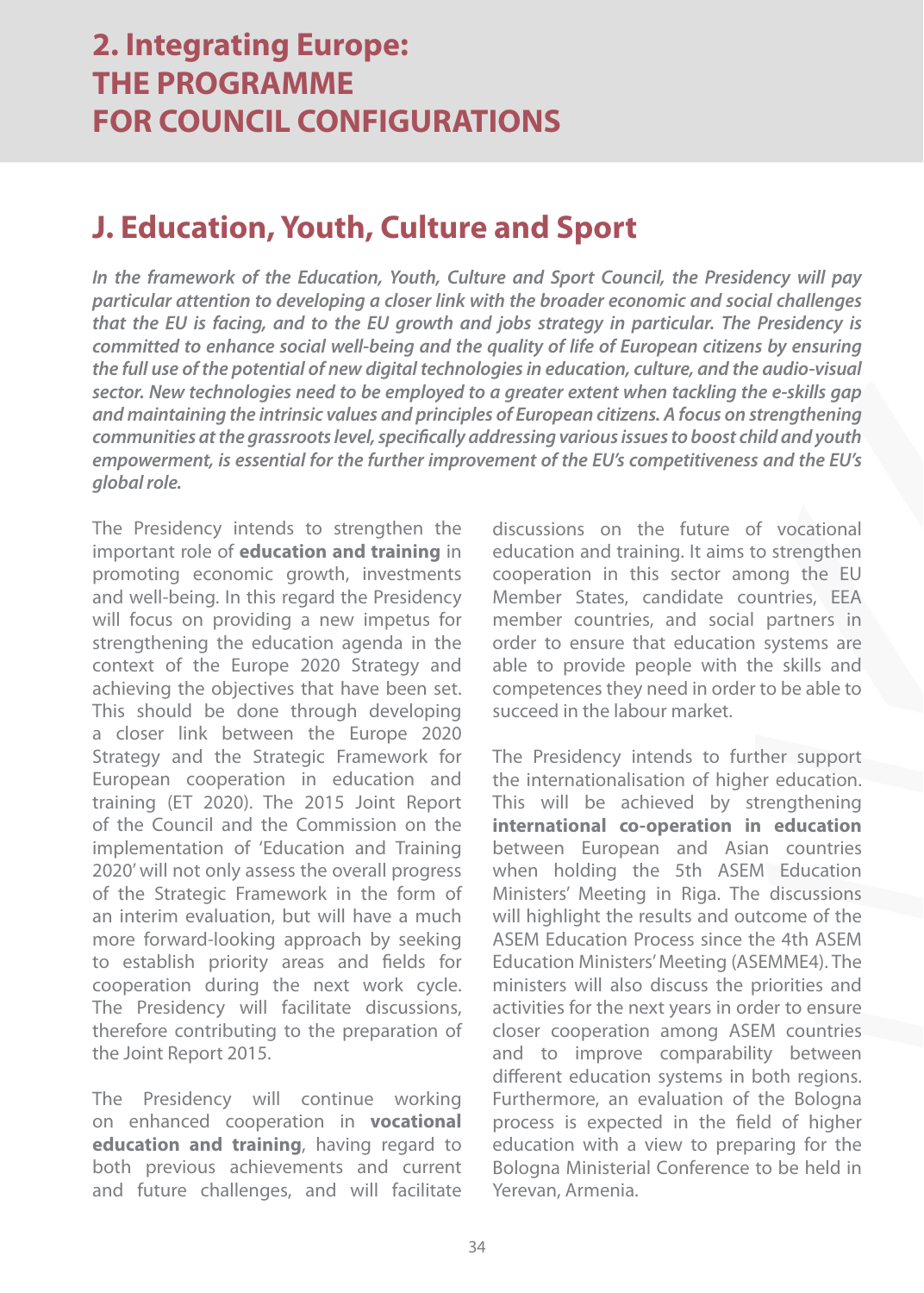Recognising the pre-school and primary school age as being of key importance for a child's personal and intellectual development, the Presidency intends to address the role of early childhood education and **primary education** in fostering creativity, innovation and digital skills. The Presidency will strive for the adoption of the Council conclusions on this issue. Having in mind that the EU Member States are comprised of regions and territories that require different financial solutions in regard to ensuring access to education and the uniformity of its levels of quality, the Presidency intends to hold discussions on the accessibility of education and effectiveness of investments. Last, but not least, the Presidency intends to facilitate discussions on issues related to transparency and the recognition of skills and qualifications for mobility and employability and the way forward for EU policies.

The Presidency will work on the implementation of the EU Work Plan for **Youth** 2014–2015, focusing on the development and role of the cross-sector approach to policymaking, especially with regard to effectively addressing the socioeconomic challenges of young people. The Presidency will seek to further advance the contribution of the youth sector when it comes to achieving the relevant Europe 2020 Strategy objectives. The Presidency plans to propose the adoption of the Council conclusions on this topic and it will organise the EU Youth Conference, which will focus on how to empower young people in political participation in democratic life in Europe, and will discuss the results of the structured dialogue with young people. To further strengthen cooperation with young people in the Eastern Partnership countries, the Presidency will host the second Eastern Partnership Youth Forum.

**Culture** and creativity are at the heart of smart, sustainable and inclusive development and growth. The Presidency will follow the work on the Europe 2020 Strategy mid-term review process from the cultural and creative sector's perspective. One of the Presidency's objectives will be to highlight culture not only as a means and an instrument for growth, but also as a development goal. The Presidency will seek ways to further enhance cultural accessibility and participation in the digital age to strengthen Europe as a creative and innovative Union in order to address the challenges of the 21st century. The Presidency will organise two conferences within the framework of the annual Creativity Week in Latvia in order to spark debate and raise awareness on the positive contribution and impact of cultural and creative crossovers to other sectors. This will encourage the development of policies for more targeted transversal cooperation, including the dialogue between cultural heritage, contemporary architecture, and high-quality design. The Presidency will seek to adopt the Council conclusions on cultural and creative crossovers to stimulate innovation, economic sustainability and social inclusion.

The Presidency will also continue to support work that is aimed to improve evidence-based policy-making to demonstrate the social and economic impact of culture. The Presidency will also welcome a debate on reusing the digital cultural heritage in education and the creative industries during the Europeana strategy meeting.

Rapid technological and market developments have predetermined the need to rethink Europe's approach to **audiovisual** content in the digital era. The Presidency will follow the progress that will be made by the